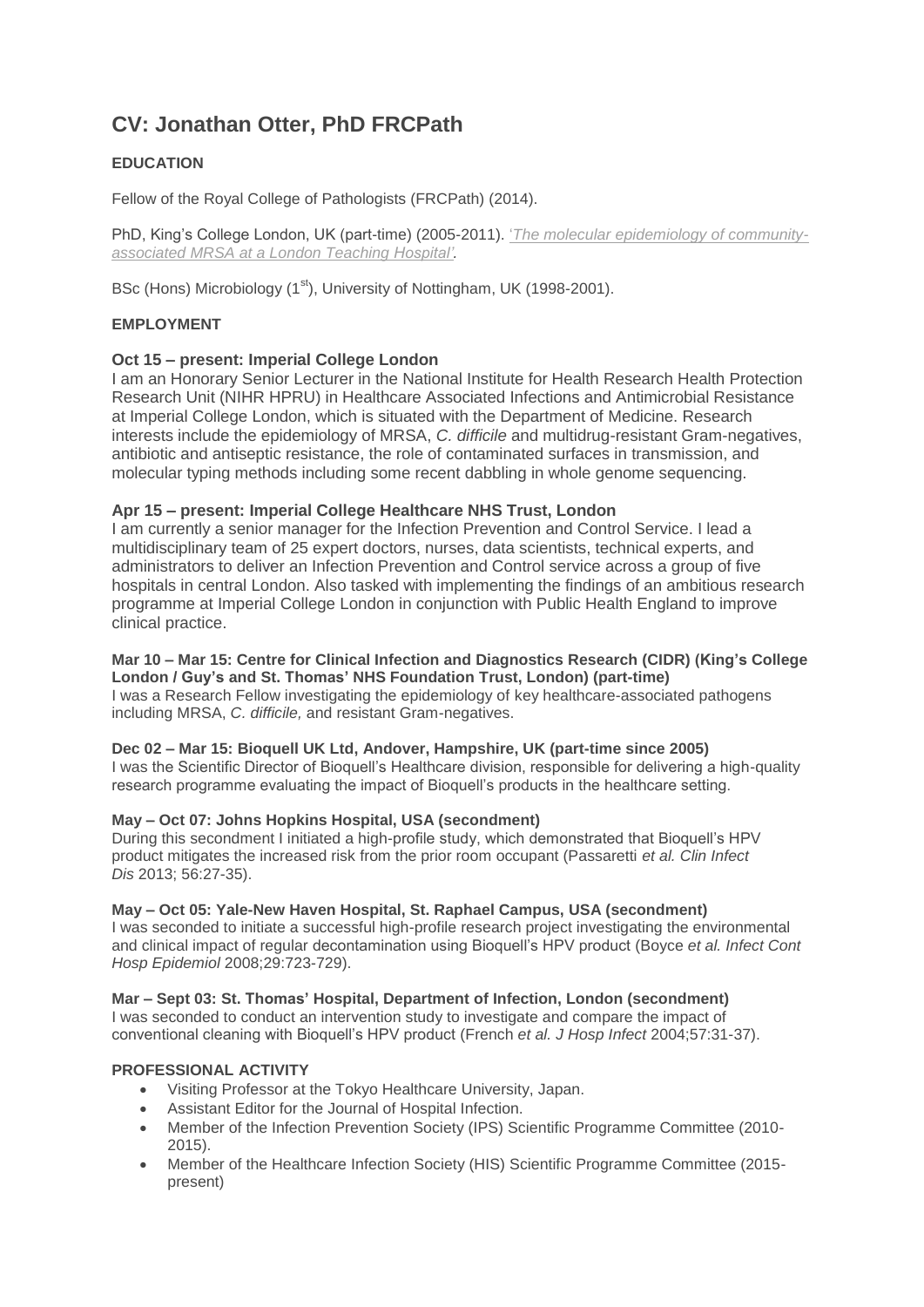- IPS representative on the British Society for Antimicrobial Chemotherapy (BSAC) multiresistant Gram-negative bacterial infection Working Group.
- British Standards Institute (BSI) representative on a working group developing a European testing standard for airborne disinfection.
- Peer-reviewer for the Lancet, Lancet Infectious Diseases, British Medical Journal, Journal of Hospital Infection, Infection Control and Hospital Epidemiology, American Journal of Infection Control, Journal of Infection Prevention, Clinical Microbiology and Infection and the European Journal of Clinical Microbiology and Infectious Diseases*.*
- Member of the Healthcare Infection Society (HIS), Infection Prevention Society (IPS), Society for Healthcare Epidemiologists of America (SHEA) and the Association for Professionals in Infection Control (APIC).
- Author for EIDO Healthcare (patient information leaflets).
- Member of the expert panel for the International Scientific Forum on Home Hygiene (IFH).

## **GRANTS / AWARDS**

- *'Enhanced carbapenem-resistant organism surveillance.'* Guy's and St. Thomas' Charity. Primary Investigator. £130k. 2014-2015.
- '*Evaluation of community-based prevalence and transmission of antibiotic resistant Gramnegative bacteria.'* Guy's and St. Thomas' Charity. Co-applicant. £100k. 2014-2015.
- '*Epidemiology and virulence of CA-MRSA*'. Pfizer Europe Aspire 2010 Investigator Award in Antibacterial Research. Primary Investigator. £67k. 2011-2012.
- '*Characterisation, molecular epidemiology and control of evolving strains of MRSA in a London Teaching Hospital and its local community*.' Guy's and St. Thomas' Charity Coapplicant. £294k. 2009-2011.
- Royal Commission for the Exhibition of 1851 PhD Fellowship. Primary Investigator. 80k. 2005-2009.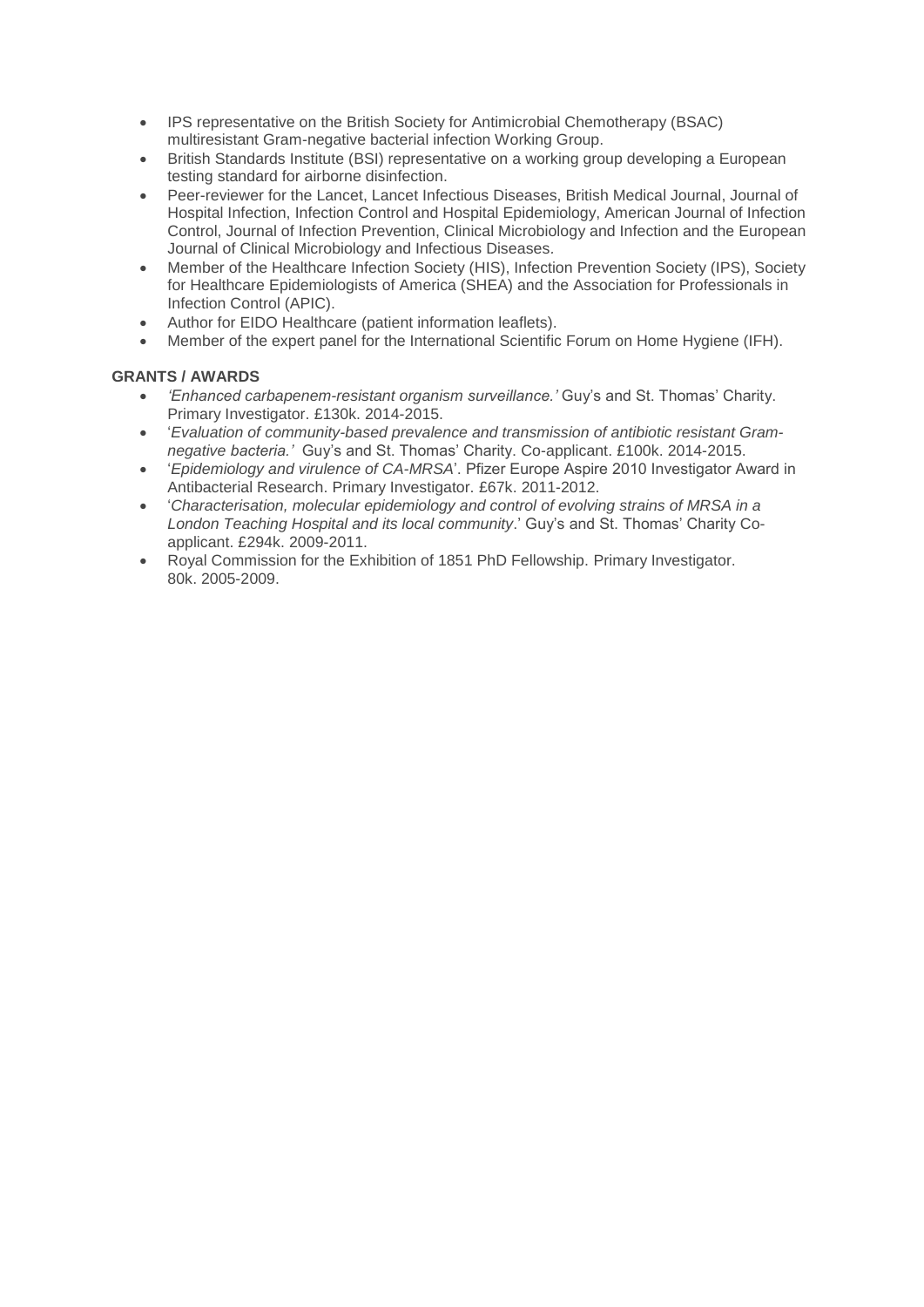## **PAPERS**

Keward J, Bradshaw P, **Otter JA**. Reducing the number of missed isolation days in a paediatric high-dependency unit using semi-permanent pods. *J Infect Prevent* accepted.

**Otter JA**, Burgess P, Davies F, Mookerjee S, Gilchrist M, Parsons D, Brannigan ET, Robotham JV, Holmes AH. Counting the cost of an outbreak of carbapenemase-producing Enterobacteriaceae: an economic evaluation from a hospital perspective. *Clin Microbiol Infect* accepted.

Boakes E, Marbach H, Lynham S, Ward M, Edgeworth JD, **Otter JA**. A comparative analysis of Phenol Soluble Modulin production and *G. mellonella* killing by community-associated and healthcare-associated MRSA strains. *J Med Microbiol* 2016;65:1429-1433.

**Otter JA**, Dyakova E, Bisnauthsing K, Querol-Rubiera A, Patel A, Ahanonu C, Tosas Auguet O, Edgeworth J, Goldenberg S. Universal hospital admission screening for carbapenemaseproducing organisms in a low prevalence setting. *J Antimicrobial Chemother* 2016;71:3556-3561.

**Otter JA**. Interpreting the guidelines for cleaning up after carbapenamse-producing organisms: the devil's in the dilution. *J Hosp Infect* in press.

McCord J, Prewitt M, Dyakova E, Mookerjee S, **Otter JA**. Reduction in *Clostridium difficile* infection (CDI) associated with the introduction of hydrogen peroxide vapor (HPV) automated room disinfection. *J Hosp Infect* in press.

Vella V, Moore LSP, Robotham J, Davies F, Birgand GJC, **Otter JA**, Brannigan E, Dyakova E, Knight GM, Mookerjee S, Holmes AH. Vella V, Moore LSP, Robotham J, Davies F, Birgand GJC, **Otter JA**, Brannigan E, Dyakova E, Knight GM, Mookerjee S, Holmes AH. Demand and capacity for carbapenemase-producing Enterobacteriaceae screening in a West London hospital network. *J Hosp Infect* in press.

Brown C, Livermore DM, **Otter JA**, Warren RE, Jenks P, Enoch DA, Newsholme W, Oppenheim B, Leanord A, McNulty C, Tanner G, Bennett S, Cann M, Bostock J, Collins E, Peckitt S, Ritchie L, Fry C, Hawkey P, Wilson AP.Multidrug-resistant (MDR) Gram-negative bacteria information leaflets. *J Hosp Infect* 2016;92:86-87.

Tosas Auguet O, Betley J, Patel A, Marbach H, Stabler R, Hern P, Ayree A, **Otter JA**, Goldenberg SD, Desai N, Karadag T, Grundy C, Gaunt M, Cooper B, Edgeworth J, Kypraios T. Evidence for community transmission of community-associated but not health-care-associated methicillinresistant*Staphylococcus aureus* strains linked to social and material deprivation: spatial analysis of cross-sectional data. *Plos Med* 2016;13:e1001944.

Horn K, **Otter JA.** Hydrogen peroxide vapor room disinfection and hand hygiene improvements reduce *Clostridium difficile* infection, MRSA, VRE and ESBL by 47%. *Am J Infect Control* 2015;43:1354-1356.

Wilson APR, Livermore DM, **Otter JA**, Warren RE, Jenks P, Enoch DA, Newsholme, Oppenheim B, Leanord A, McNulty C, Tanner G, Bennett S, Cann M, Bostock J, Collins E, Peckitt S, Ritchie L, Fry C, Hawkey PM. Prevention and control of multiresistant Gram-negative bacteria – 2 recommendations from a Joint Working Party. *J Hosp Infect* 2016 Jan;Suppl 1:S1-S44.

Hughes J, Goldenberg SD, Tosas O, Edgeworth JD, **Otter JA**. Recent emergence of carbapenemresistant organisms in a low prevalence UK setting in London. *J Infect Prevent* 2016;17:130-134.

**Otter JA**. Reflections from Infection Prevention 2015: beating the bugs, improving the systems and thinking outside the box. *J Infect Prevent*2016;17:37–41.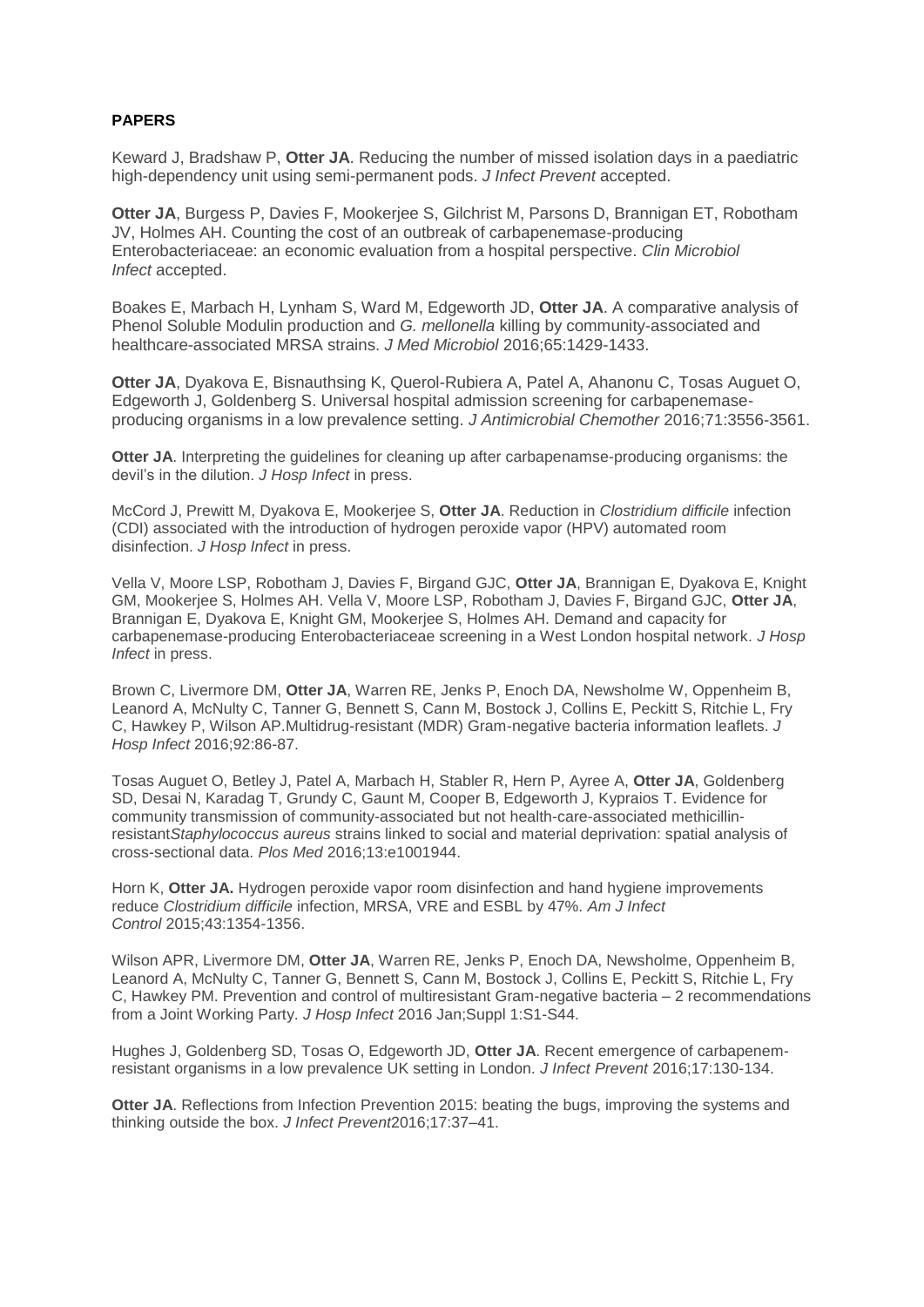**Otter JA**, Donskey CJ, Yezli S, Douthwaite S, Goldenberg SD, Weber DJ. Transmission of SARS and MERS coronaviruses and influenza virus in healthcare settings: the possible role of dry surface contamination. *J Hosp Infect* 2016;92:235-250.

**Otter JA,** Mepham S, Athan B, Mack D, Smith R, Jacobs M, Hopkins S. Terminal decontamination of the Royal Free London High Level Isolation Unit (HLIU) following a case of Ebola virus disease using hydrogen peroxide vapour. *Am J Infect Control* 2016;44:233-235.

Fisher D, Long P, Salmon S, Teo C, Cook A, **Otter JA.** Where's all the VRE gone? A successful VRE bundle at a Singapore hospital. *Infect Control Hosp Epidemiol* 2016;37:107-109.

Otter JA, Mutters N, Tacconelli E, Gikas A, Holmes AH. Controversies in guidelines for the control of multidrug-resistant Gram-negative bacteria in EU countries. *Clin Microbiol Infect* 2015;21:1057-1066.

**Otter JA**. Biofilms mean that the 'environmentome' of hospital surfaces is teeming with life. *J Hosp Infect* 2015;91:218-219.

**Otter JA**. The inaugural Healthcare Infection Society Middle East Summit: 'No action today. No cure tomorrow. *J Hosp Infect* 2015;91:199-201.

Hughes J, Stabler R, Karadag T, Desai N, Patel A, **Otter JA**, Edgeworth JD, Tosas Auguet O. Clonal variation in high- and low-level phenotypic and genotypic mupirocin resistance of MRSA isolates in South East London. *J Antimicrobial Chemother* 2015;70:3191-3199.

Biswas J, Patel A, **Otter JA**, van Kleef E, Goldenberg SD. Significant contamination of the hospital environment from potential *Clostridium difficile*excretors. *Infect Control Hosp Epidemiol* 2015;36:975- 977.

Biswas J, Patel A, **Otter JA**, Wade P, Newsholme W, Goldenberg SD. Reduction in *Clostridium difficile* environmental contamination in hospitalised patients treated with fidaxomicin. *J Hosp Infect* 2015;90:267-270.

**Otter JA**. What's trending in the infection prevention and control literature? From HIS 2012 to HIS 2014, and beyond. *J Hosp Infection* 2015;89:229-236.

Lemmen S, Scheithauer S, Häfner H, Yezli S, Mohr M, **Otter JA.** Evaluation of hydrogen peroxide vapour for the inactivation of nosocomial pathogens on porous and non-porous surfaces. *Am J Infect* Control 2015;43:82-85.

**Otter JA**, Vickery K, Walker J, deLancey-Pulcini E, Stoodley P, Salkeld JA, Chewins J, Yezli S, Edgeworth JD. Surface-attached cells, biofilms and biocide susceptibility: implications for hospital cleaning and disinfection. *J Hosp Infect* 2015;89:16-27.

Yezli S, **Otter JA**. Does the inanimate environment play a role in the transmission of pathogens in operating room? *Surg Infect* 2014;15:694-699.

Curran E**, Otter JA.** How to prevent and control outbreaks of carbapenem-resistant Enterobacteriaceae. *J Infect Prevent* 2014;15:193-198.

**Otter JA**, Tosas O, Herdman MT, Williams B, Tucker D, Edgeworth JD, French GL. Implications of targeted versus universal admission screening for meticillin-resistant *Staphylococcus aureus* carriage in a London hospital. *J Hosp Infect* 2014;87:171-174.

O'Halloran PD, Winter PK, **Otter JA**, Adams NMT, Chewins J. Aqueous oxygen peroxide treatment of venous leg ulcers is associated with improved wound healing in a primary care based randomised, double-blind, placebo-controlled trial. *J Wound Care* 2014;23:176-190.

Goyal SM, Chander Y, Yezli S, **Otter JA.** Evaluating the virucidal efficacy of hydrogen peroxide vapor (HPV). *J Hosp Infect* 2014;86:255-259.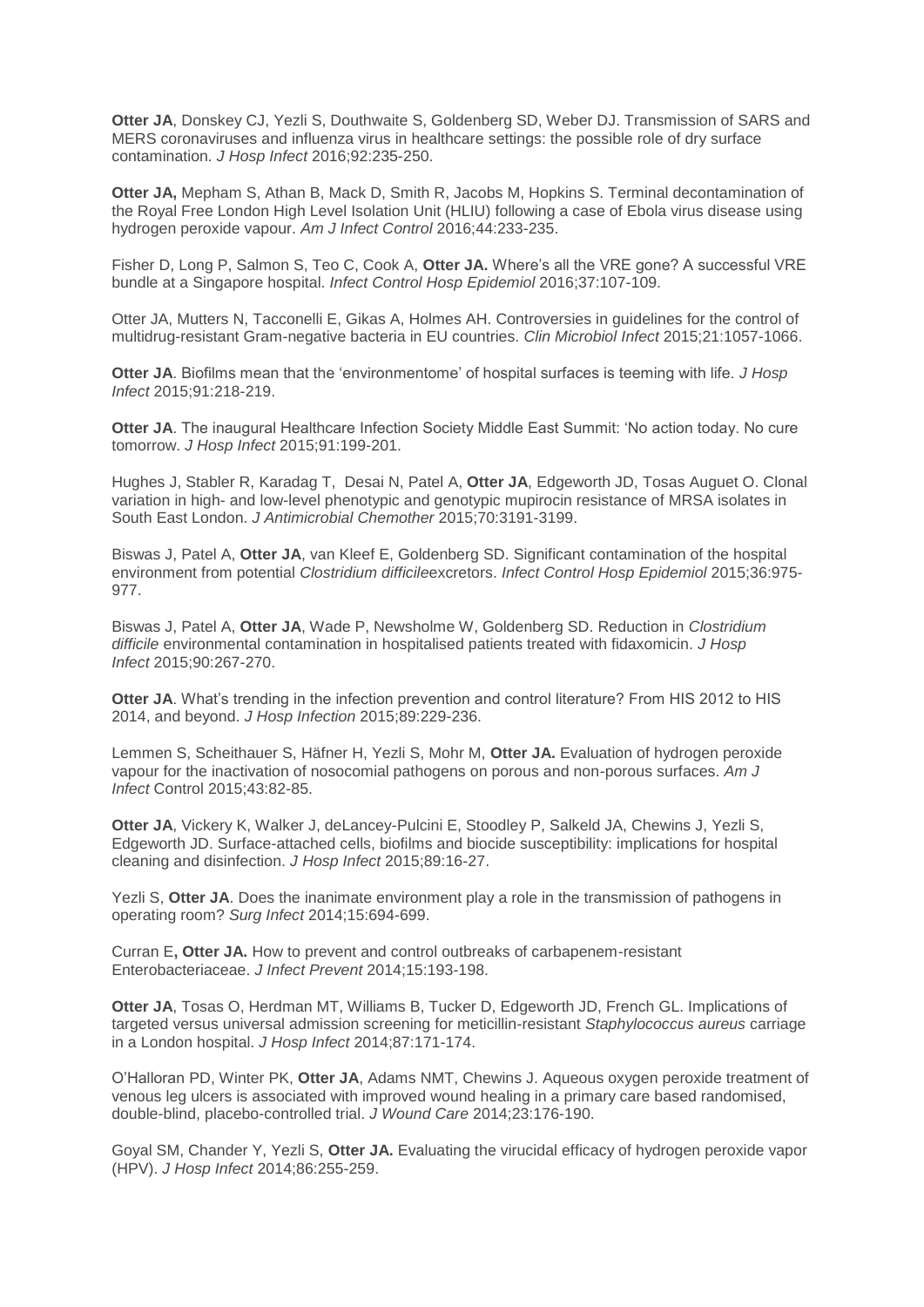**Otter JA**, Davies B, Menson E, Klein JL, Watts TL, Kearns AM, Pichon B, Edgeworth JD, French GL. Identification and control of a gentamicin-resistant, meticillin-susceptible *Staphylococcus aureus* outbreak on a neonatal unit. *J Infect Prevent* 2014;15:104-109.

Havill NL, Boyce JM, **Otter JA**. Extended survival of carbapenem-resistant Enterobacteriaceae on dry surfaces. *Infect Control Hosp Epidemiol*2014;35:445-447.

**Otter JA.** Infection Prevention 2013 – a potted overview. *J Infect Prevent* 2014;15:9.

**Otter JA**, Yezli S, Perl TM, Barbut F, French GL. A request for an alliance in the battle for clean and safe hospital surfaces. *J Hosp Infect* 2013;84:341-342.

**Otter JA,** Nowakowski E, Salkeld JAG, Duclos M, Passaretti CL, Yezli S, Ross T, Carroll KC, Perl TM. Saving costs through the decontamination of the packaging of unused medical supplies using hydrogen peroxide vapor. *Infect Control Hosp Epidemiol* 2013;34:472-478.

**Otter JA**, Yezli S, Salkeld JAG, French GL. Evidence that contaminated surfaces contribute to the transmission of hospital pathogens and an overview of strategies to address contaminated surfaces in hospital settings. *Am J Infect Control* 2013;41:S6-S11.

Barbut F, Yezli S, **Otter JA**. Hydrogen peroxide room disinfection: there is no elephant in the room but there's plenty of evidence in the trunk. *J Hosp Infect* 2013;83:355-356.

**Otter JA,** Patel A, Cliff P, Halligan E, Tosas O, Edgeworth JD. Selection for *qacA* carriage in CC22 but not CC30 MRSA bloodstream infection isolates during a successful institutional infection control programme. *J Antimicrob Chemother* 2013;68:992-999.

**Otter JA**, Herdman MT, Williams B, Tosas O, Edgeworth JD, French GL. Low prevalence of meticillinresistant *Staphylococcus aureus* carriage at hospital admission: implications for risk factor based vs. universal screening. *J Hosp Infect* 2013;83:114-121.

**Otter JA.** How do we tackle contaminated hospital surfaces? *Healthcare Infect* 2013;18:42-44.

**Otter JA**, Yezli S, Perl TM, Barbut F, French GL. The role of 'no-touch' automated room disinfection systems in infection prevention and control. *J Hosp Infect* 2013;83:1-13.

Passaretti CL, **Otter JA**, Reich NG, Myers J, Shepard J, Howard T, Carroll KC, Lipsett P, Perl TM. Environmental decontamination with hydrogen peroxide vapor reduces the risk of patient acquisition of multidrug-resistant organisms. *Clin Infect Dis* 2013;56:27-35.

Barbut F, Yezli S, Mimoun M, Pham J, Chaouat M, **Otter JA**. Reducing the spread of *Acinetobacter baumannii* and methicillin-resistant *Staphylococcus aureus* on a burns unit through the intervention of an infection control bundle. *Burns* 2013;39:395-403.

**Otter JA.** Hospital infection control in 2012: new solutions for old and resurgent problems*. J Healthcare Associated Infect* 2012;5:68-72.

**Otter JA, Yezli S, French GL. The impact of the suspending medium on the susceptibility of meticillin**resistant *Staphylococcus aureus* to hydrogen peroxide vapour (HPV) decontamination. *J Hosp Infect* 2012;82:213-215.

Yezli S, **Otter JA.** Does the discovery of biofilms on dry hospital environmental surfaces change the way we think about hospital disinfection? *J Hosp Infect* 2012;81:293-294.

**Otter JA,** French GL. Community-associated meticillin-resistant *Staphylococcus aureus*: the case for a genotypic definition. *J Hosp Infect* 2012;81:143-8. [Selected as one of the top 10 papers of the year by the editor: [http://www.journalofhospitalinfection.com/content/editors-choice\]](http://www.journalofhospitalinfection.com/content/editors-choice)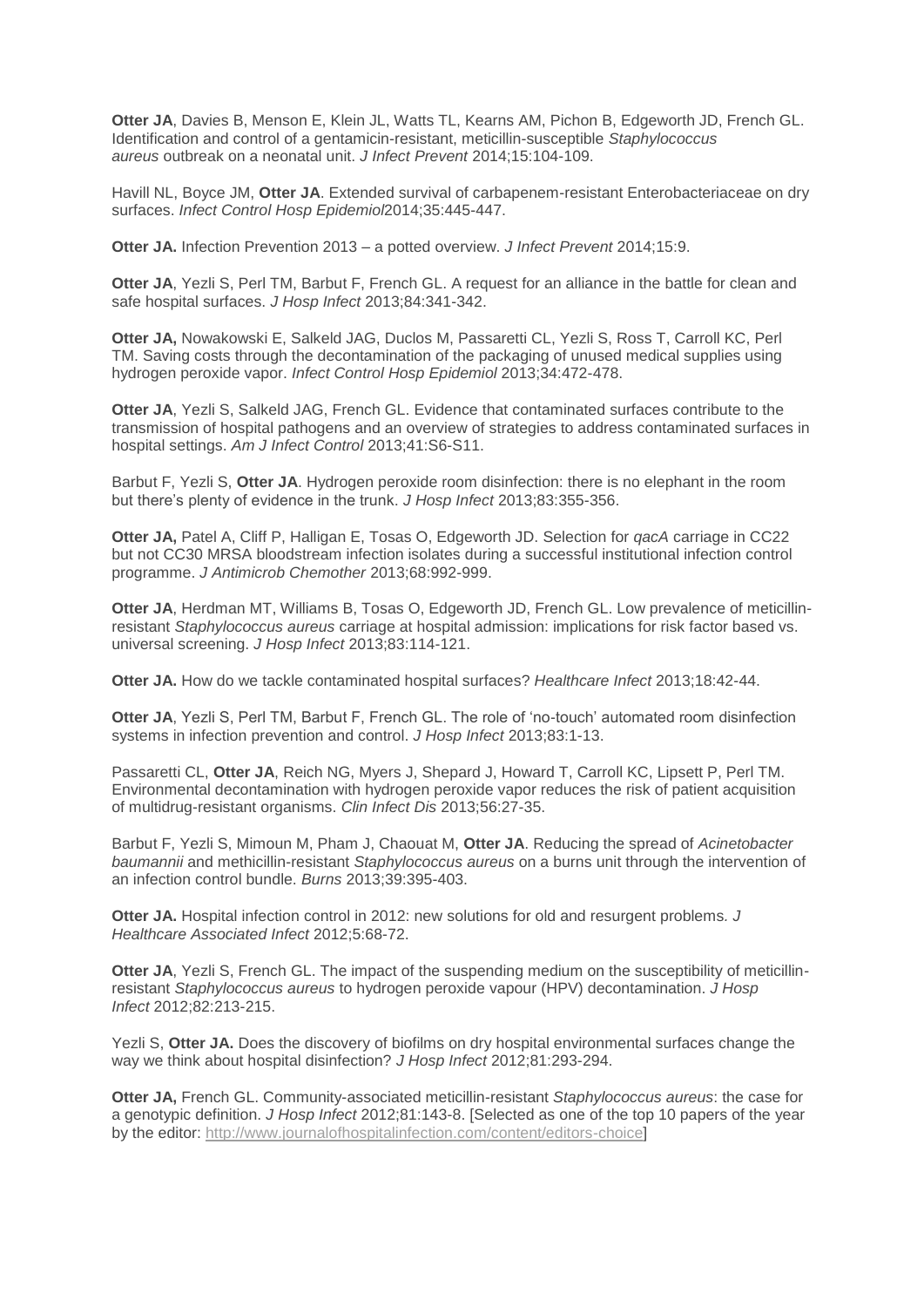**Otter JA,** Yezli S. Are commercially available *Geobacillus stearothermophilus* biological indicators an appropriate standard for hydrogen peroxide vapour systems in hospitals? *J Hosp Infect* 2012;80:272- 273*.*

Miller CE, Batra R, Copper BS, Patel AK, Klein J, **Otter JA,** Kypraios T, French GL, Tosas O, Edgeworth JD. An association between bacterial genotype combined with a high-vancomycin minimum inhibitory concentration and risk of endocarditis in methicillin-resistant *Staphylococcus aureus*bloodstream infection. *Clin Infect Dis* 2012;54:591-600.

Barbut F, Yezli S, **Otter JA.** The *in vitro* activity of hydrogen peroxide vapour (HPV) against *Clostridium difficile* spores. *J Hosp Infect* 2012;80:85-87.

**Otter JA,** French GL. Community-associated meticillin-resistant *Staphylococcus aureus* strains as a cause of healthcare-associated infection. *J Hosp Infect* 2011;79:189-193.

Yezli S, **Otter JA**. Minimum infective dose of the major human respiratory and enteric viruses transmitted through food and the environment: a review. *Food Environ Virol* 2011;3:1-30.

**Otter JA**, Yezli S, French GL. The role of contaminated surfaces in the transmission of nosocomial pathogens. *Infect Control Hosp Epidemiol*2011;32:687-699.

Berrie E, Andrews L, Yezli S, **Otter JA**. Hydrogen peroxide vapour (HPV) inactivation of adenovirus. *Lett Applied Micro* 2011;52:555-558.

Cooper T, O'Leary M, Yezli S, **Otter JA**. The impact of environmental decontamination using hydrogen peroxide vapour on the incidence of*Clostridium difficile* infection in one hospital trust. *J Hosp Infect* 2011;78:238-240.

**Otter JA,** French GL. Utility of antimicrobial susceptibility based algorithms for the presumptive identification of genotypically-defined community-associated methicillin-resistant *Staphylococcus aureus* at a London teaching hospital. *Eur J Clin Microbiol Infect Dis* 2011;30:459-463.

**Otter JA,** Yezli S. A call for clarity when discussing hydrogen peroxide vapour and aerosol systems. *J Hosp Infect* 2011;77:83-84.

**Otter JA**, Passaretti CL, Ross T, Carroll KC, French GL, Perl TM. Low frequency of environmental contamination with methicillin-resistant*Staphylococcus aureus* in an inner city emergency department and an HIV outpatient clinic. *Am J Infect Control* 2011;39:151-153.

**Otter JA,** Havill NL, Boyce JM. Hydrogen peroxide vapor is not the same as aerosolized hydrogen peroxide. *Infect Control Hosp Epidemiol*2010;11:1201-1202.

**Otter JA,** Yezli S, Schouten MA, van Zanten ARH, Houmes-Zielman G, Nohlmans-Paulssen. Hydrogen peroxide vapor (HPV) decontamination of an intensive care unit to remove environmental reservoirs of multidrug-resistant Gram-negative rods during an outbreak. *Am J Infect Control*2010;38:754-756.

**Otter JA**, Yezli S. Cycle times for hydrogen peroxide vapour decontamination. *Can J Microbiol* 2010;56:356-257.

**Otter JA**, Barnicoat M, Down J, Smyth D, Yezli S, Jeanes A. Hydrogen peroxide vapour (HPV) decontamination of an intensive care unit room used to treat a patient with Lassa fever. *J Hosp Infect* 2010;75:335-337.

**Otter JA**, French GL. The molecular epidemiology of community-associated meticillinresistant *Staphylococcus aureus* in Europe. *Lancet Infect Dis*2010;10:227-239.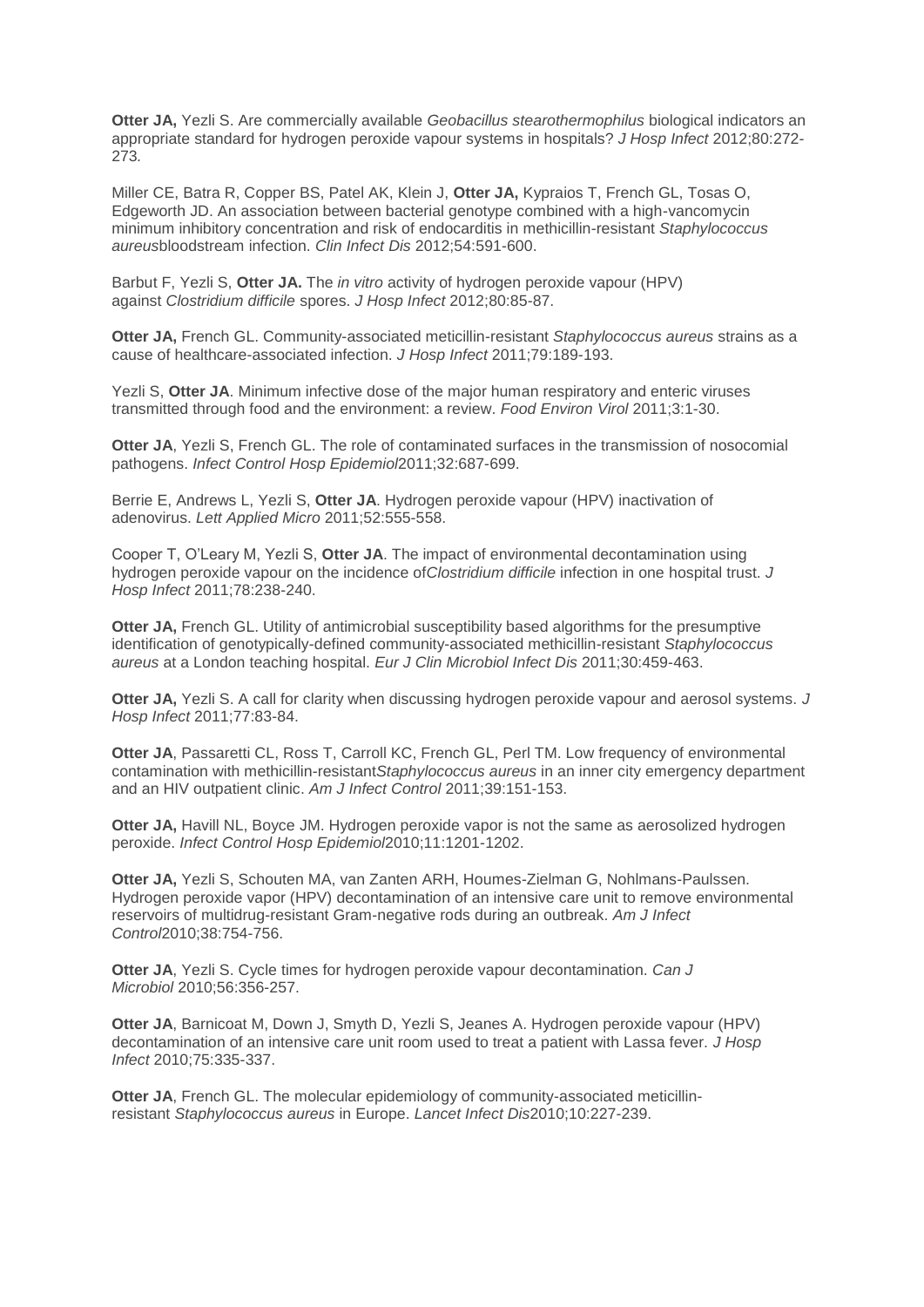**Otter JA**, Kearns AM, French GL, Ellington MJ. Panton-Valentine leukocidin encoding bacteriophage and gene sequence variation in community-associated methicillin-resistant *Staphylococcus aureus*. *Clin Microbiol Infect* 2010;16:68-73.

**Otter JA**, French GL. Bacterial contamination on touch surfaces in the public transport system and in public areas of a hospital in London. *Lett Appl Microbiol* 2009;49:803-805.

**Otter JA**, Havill NL, Adams NMT, Cooper TC, Tauman A, Boyce JM. Environmental sampling for *Clostridium difficile*: swabs or sponges? *Am J Infect Control* 2009;37:517-518.

**Otter JA**, Puchowicz M, Ryan D, Salkeld JA, Cooper TA, Havill NL, Tuozzo K, Boyce JM. Feasibility of routinely using hydrogen peroxide vapor to decontaminate rooms in a busy United States hospital. *Infect Control Hosp Epidemiol* 2009;30:574-547.

**Otter JA**, Budde-Niekiel A. Hydrogen peroxide vapor: a novel method for the environmental control of lactococcal bacteriophages*. J Food Prot*2009;72:412-414.

**Otter JA**, Havill NL, Boyce JM, French GL. Comparison of community-associated meticillinresistant *Staphylococcus aureus* from teaching hospitals in London and the USA, 2004-2006: where is USA300 in the UK? *Eur J Clin Microbiol Infect Dis* 2009;28:835-839.

**Otter JA**, French GL. Survival of nosocomial bacteria and spores on surfaces and inactivation by hydrogen peroxide vapour (HPV). *J Clin Microbiol*2009;47:205-207.

Boyce JM, Havill NL, **Otter JA**, McDonald LC, Adams NM, Thompson A, Wiggs L, Noble-Wang J. Impact of hydrogen peroxide vapor room decontamination on *Clostridium difficile* environmental contamination and transmission in a healthcare setting*. Infect Cont Hosp Epidemiol*2008;29:723-729.

**Otter JA**, French GL. The emergence of community-associated methicillin-resistant *Staphylococcus aureus* (CA-MRSA) at a London Teaching Hospital, 2000-2006. *Clin Microbiol Infect* 2008;14:670- 676.

**Otter JA**, French GL. Community-associated meticillin-resistant *Staphylococcus aureus* in injecting drug users and the homeless in south London*. J Hosp Infect* 2008;69:198-200.

Dryden M, Parnaby R, Dailly S, Lewis T, Davis-Blues K, **Otter JA**, Kearns AM. Hydrogen peroxide vapor (HPV) decontamination in the control of a polyclonal MRSA outbreak on a surgical ward. *J Hosp Infect* 2008;68:190-192.

Hall L, **Otter JA**, Chewins J, Wengenack NL. Deactivation of the dimorphic fungi *Histoplasma capsulatum, Blastomyces dermatitidis* and *Coccidioides immitis* using hydrogen peroxide vapor. *Med Mycol* 2008;46:189-191.

**Otter JA**, Chewins J, Windsor D, Windsor H. Microbial contamination in cell culture: a potential role for hydrogen peroxide vapour (HPV)? *Cell Biol Int*2008;32:326-327.

**Otter JA**, Klein J, Watts T, Kearns AM, French GL. Identification and control of an outbreak of ciprofloxacin-susceptible EMRSA-15 on a neonatal unit.*J Hosp Infect* 2007;67:232-239.

**Otter JA**, Cummins M, Ahmad F, van Tonder C, Drabu YJ. Assessing the biological efficacy and rate of recontamination following hydrogen peroxide vapour decontamination. *J Hosp Infect* 2007;67:182- 188.

Boyce JM, Havill NL, **Otter JA**, Adams NM. Widespread environmental contamination associated with patients with diarrhea and methicillin-resistant *Staphylococcus aureus* colonization of the gastrointestinal tract. *Infect Control Hosp Epidemiol* 2007; 28:1142-1147.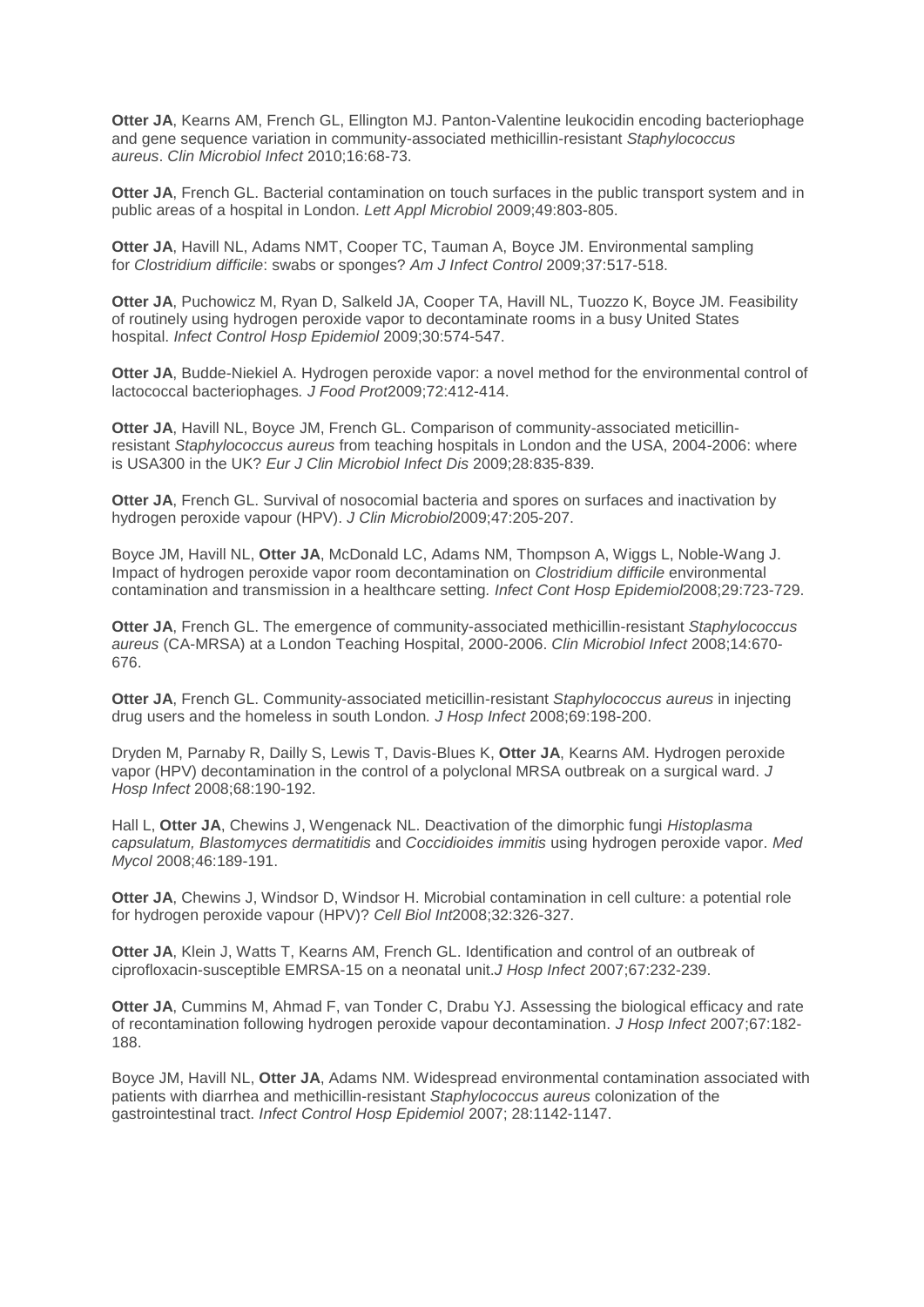**Otter JA**, Havill NL, Boyce JM. Evaluation of real-time polymerase chain reaction for detection of methicillin-resistant Staphylococcus aureus on environmental surfaces. *Infect Cont Hosp Epidemiol* 2007;28:1003-1005.

Hall L, **Otter JA**, Chewins J, Wengenack NL. Use of hydrogen peroxide vapour for deactivation of *Mycobacterium tuberculosis* in a biological safety cabinet and a room. *J Clin Microbiol* 2007;45:810-815.

**Otter JA**, French GL. Nosocomial transmission of community-associated methicillin-resistant Staphylococcus aureus: an emerging threat. *Lancet Infect Dis* 2006;6:753-755.

**Otter JA**, French GL, Adams NM, Watling D, Parks MJ. Hydrogen peroxide vapour decontamination in an overcrowded tertiary care referral centre: some practical answers. *J Hosp Infect* 2006;62:384- 385.

**Otter JA.** Bio-deactivation of hospital pathogens. *Health Estate* 2005;59:41-44.

Johnston MD, Lawson S, **Otter JA**. Evaluation of hydrogen peroxide vapour as a method for the decontamination of surfaces contaminated with*Clostridium botulinum* spores. *J Microbiol Methods* 2005;60:403-411.

French GL, **Otter JA**, Shannon KP, Adams NM, Watling D, Parks MJ. Tackling contamination of the hospital environment by methicillin-resistant Staphylococcus aureus (MRSA): a comparison between conventional terminal cleaning and hydrogen peroxide vapour decontamination. *J Hosp Infect* 2004;57:31-37.

#### *In preparation / submitted*

**Otter JA,** Doumith M, Davies F, Mookerjee S, Gilchrist M, Brannigan E, Bamford K, Donaldson H, Ellington M, Hill R, Turton J, Hopkins K, Woodford N, Holmes A. Emergence and clonal spread of colistin resistance during an outbreak of NDM-producing *Klebsiella pneumoniae* in London. Submitted.

**Otter JA**, Burgess P, Davies F, Mookerjee S, Gilchrist M, Parsons D, Brannigan ET, Robotham JV, Holmes AH. Counting the cost of an outbreak of carbapenemase-producing Enterobacteriaceae: an economic evaluation from a hospital perspective. Submitted.

**Otter JA**, Mookerjee S, Davies F, Brannigan E, Hopkins KL, Woodford N, Holmes AH. Comparing the epidemiology of multidrug-resistant Enterobacteriaceae and non-fermenting Gram-negative rods: clinical and infection control implications. Submitted.

Keward J, Bradshaw P, **Otter JA**. Reducing the number of missed isolation days in a paediatric highdependency unit using semi-permanent pods. Submitted.

Boakes E, Marbach H, Lynham S, Ward M, Edgeworth JD, **Otter JA**. A comparative analysis of Phenol Soluble Modulin production and *G. melonella* killing by community-associated and healthcareassociated MRSA strains. Submitted.

**Otter JA**. An analysis of the options for antimicrobial hard surfaces in hospitals. In preparation.

Marbach H, Boakes E, Lynham S, Ward M, **Otter JA**, Edgeworth JD. Phenotypic assessment of CC22 and CC30 MRSA isolates reveals functional differences in CC22 MRSA isolates with elevated vancomycin MIC. In preparation.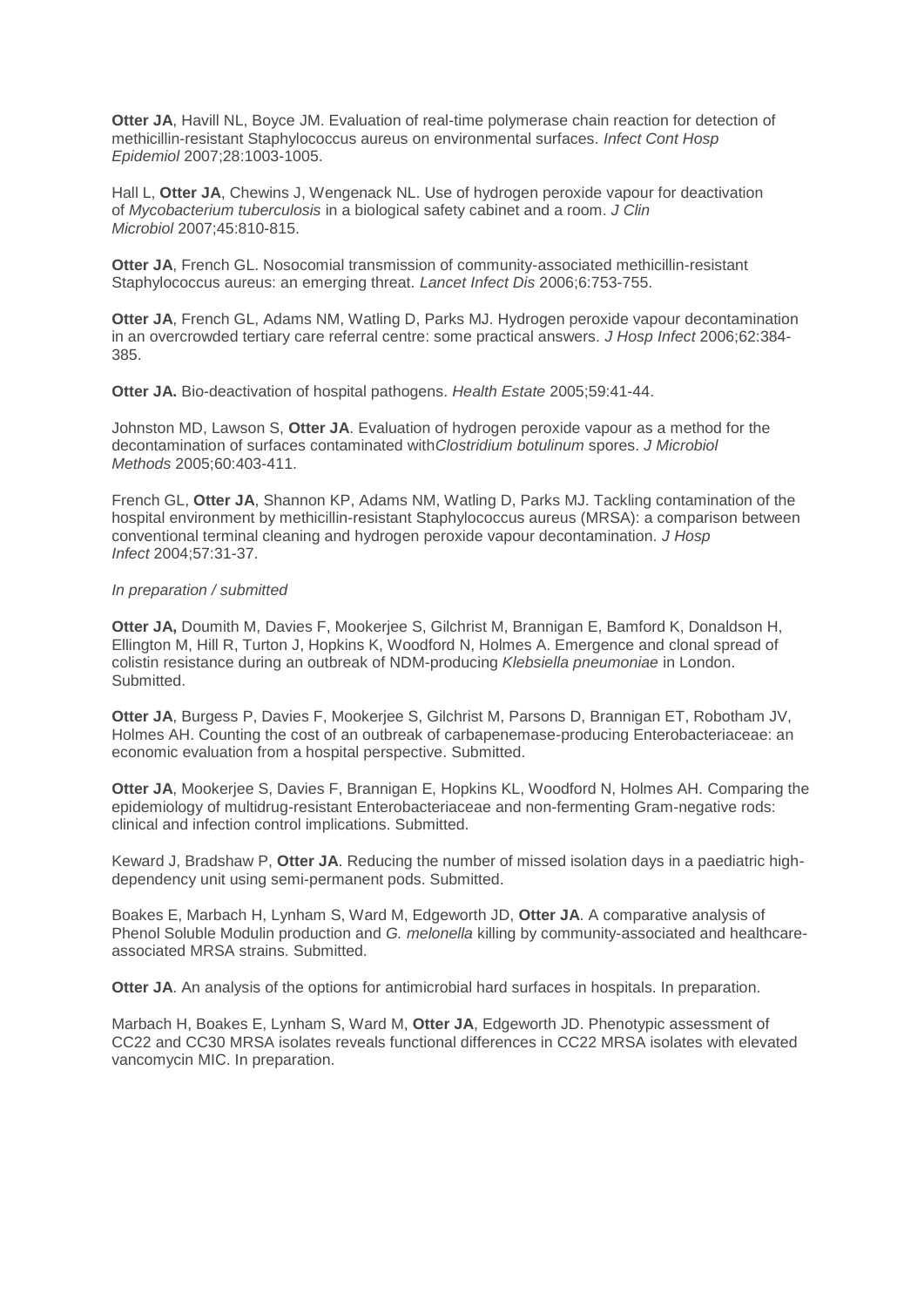## **BOOK CHAPTERS**

**Otter JA**, Yezli S, Perl TM, Barbut F, French GL. A guide to "no-touch" automated room disinfection systems. In ['Decontamination](http://www.amazon.co.uk/Decontamination-Hospitals-Healthcare-Publishing-Biomaterials/dp/0857096575) in Hospitals and Healthcare'. Edited by Dr J.T. Walker. Woodhead Publishing, Cambridge, 2014.

**Otter JA**, Yezli S, French GL. The role of contaminated surfaces in the transmission of nosocomial pathogens. In 'Biocidal surfaces for reduction of [healthcare-associated](http://www.springer.com/biomed/medical+microbiology/book/978-3-319-08056-7) infections'. Edited by Dr G. Borkow. Springer, London, 2014.

**Otter JA.** An overview of options for hard surfaces with antimicrobial activity in healthcare. In ['Biocidal](http://www.springer.com/biomed/medical+microbiology/book/978-3-319-08056-7) surfaces for reduction of [healthcare-associated](http://www.springer.com/biomed/medical+microbiology/book/978-3-319-08056-7) infections'. Edited by Dr G. Borkow. Springer, London, 2014.

#### **CONFERENCE ABSTRACTS**

 $* =$  presenting author.

#### **ORAL PRESENTATIONS**

**Otter JA\***, Burgess P, Davies F, Mookerjee S, Gilchrist M, Parsons D, Brannigan ET, Robotham JV, Holmes AH. Counting the cost of an outbreak of carbapenemase-producing Enterobacteriaceae: an economic evaluation from a hospital perspective. Healthcare Infection Society (HIS), Edinburgh, Scotland, 6-8 November 2016.

Mookerjee S\*, Dyakova E, Davies F, Bamford K, Galletly T, Brannigan E, Holmes AH, **Otter JA**. Managing repeated screening for known CPE carriers: once positive always positive? Infection Prevention Society (IPS) Annual Meeting. Harrogate, UK, 26-28 September 2016.

Mookerjee S, Dyakova E, Davies F, Bamford K, Brannigan E, Holmes A, **Otter JA\*.** [Screening](https://jonotter.files.wordpress.com/2015/07/160406-eccmid-screening-study-jon-otter_blog.pptx) for CPE: sensitivity of multiple [admission](https://jonotter.files.wordpress.com/2015/07/160406-eccmid-screening-study-jon-otter_blog.pptx) screens. European Congress of Clinical Microbiology and Infectious Diseases (ECCMID), Amsterdam, The Netherlands, 9-12 April 2016.

Brannigan E\*, **Otter JA**, Davies F, Mookerjee S, Dyakova E, Bamford K, Donaldson H, Nelson D, Galletly T, Gilchrist M, Holmes A. Responding to an outbreak of CPE: learning points from the front line. Federation of Infection Sciences (FIS) Annual Meeting. Glasgow, Scotland, 21-23 Nov 2015.

**Otter JA\***, Dyakova E, Bisnauthsing K, Querol-Rubiera A, Patel A, Ahanonu C, Tosas Auguet O, Edgeworth J, Goldenberg S. Who's carrying CRE? Universal [admission](https://jonotter.files.wordpress.com/2015/07/150924-2-cidr-ips-cpe-admission-screening.pptx) screening in London. Infection Prevention Society (IPS) Annual Meeting. Liverpool, UK, 28-30 September 2015.

Dyakova E\*, Bisnauthsing K, Querol-Rubiera A, Patel A, Ahanonu C, Tosas Auguet O, Edgeworth J, Goldenberg S, **Otter JA**. "Can I swab your rectum, please?": Improving [compliance](https://jonotter.files.wordpress.com/2015/07/150927-can-i-swab-your-rectum-ips-slides-latest_v2.pptx) with rectal [screening](https://jonotter.files.wordpress.com/2015/07/150927-can-i-swab-your-rectum-ips-slides-latest_v2.pptx) for CRE. Infection Prevention Society (IPS) Annual Meeting. Liverpool, UK, 28-30 September 2015.

Mookerjee S\*, Sullivan J, Davies F, Donaldson H, Brannigan E, Holmes A, **Otter JA**. Risk [factors](https://jonotter.files.wordpress.com/2015/07/ips-risk-factors-for-patient-with-cre_24092015_final.pptx) for patients with [carbapenemase-producing](https://jonotter.files.wordpress.com/2015/07/ips-risk-factors-for-patient-with-cre_24092015_final.pptx) Enterobacteriaceae (CPE) in a Northwest London hospital [Trust,](https://jonotter.files.wordpress.com/2015/07/ips-risk-factors-for-patient-with-cre_24092015_final.pptx) 2014 – 2015. Infection Prevention Society (IPS) Annual Meeting. Liverpool, UK, 28-30 September 2015.

Fisher D\*, Pang L, Salmon S, Teo C, Cook A, **Otter JA**. Where's all the VRE gone? A successful VRE bundle at a Singapore hospital. International Congress of the Asia Pacific Society of Infection Control. Taipei, Taiwan, 26-29 March 2015.

O'Halloran P, **Otter JA**, Adams NMT, Chewins J\*. Improvements in pain, odour, sleep and social activities for patients with chronic wounds using novel aqueous oxygen peroxide (AOP) technology. Infection Prevention Society (IPS) Annual Meeting. Glasgow, Scotland, 29 September – 1 October 2014.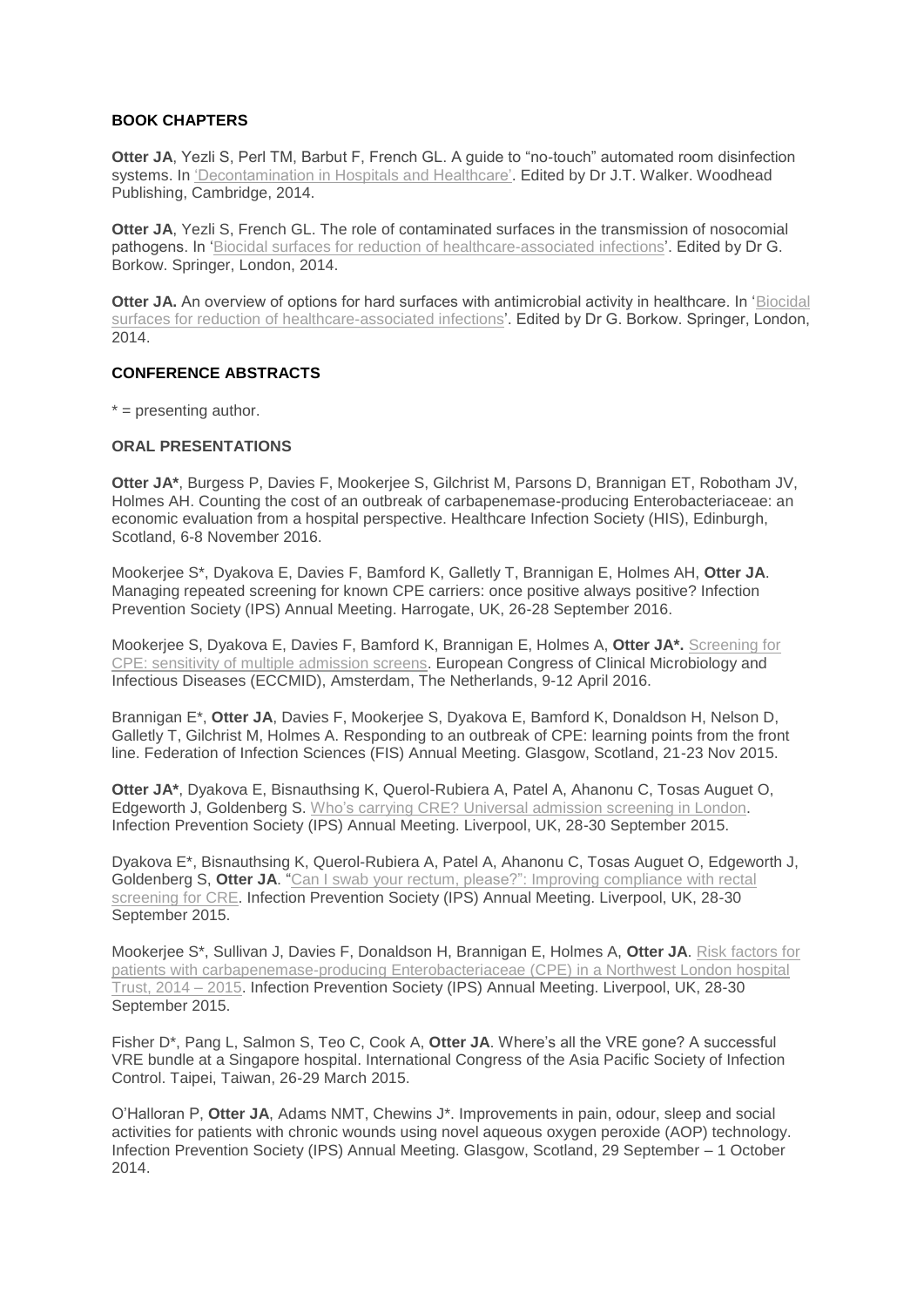Keward J\*, Bradshaw P, **Otter JA**. Reducing the number of missed isolation days in the Alder Hey High Dependency Unit using the Bioquell Pod. Infection Prevention Society (IPS) Annual Meeting. Glasgow, Scotland, 29 September – 1 October 2014.

Hughes J\*, Stabler R, Karadag T, Desai N, Patel A, **Otter JA**, Edgeworth JD, Tosas-Auguet O. Selection of low-level mupirocin resistance in hospital but not community MRSA clones. European Congress of Clinical Microbiology and Infectious Diseases (ECCMID), Barcelona, Spain, 10-13 May 2014

Marbach H, Boakes E, Lynham S, Ward M, **Otter JA\***, Edgeworth JD. Identification of a distinctive virulence phenotype for endocarditis-associated clonal complex 22 MRSA isolates with reduced vancomycin susceptibility. ID Week, San Francisco, California, USA, 2-6 October 2013.

**Otter JA\***, Tosas O, Herdman MT, Williams B, Tucker D, Edgeworth JD, French GL. Targeted MRSA admission screening would fail to identify almost half of carriers in a London Hospital. Infection Prevention Society (IPS) Annual Meeting. London, UK, 30 September – 2 October 2013.

Batra R, Halligan E, Cliff P, **Otter JA**, Edgeworth JD\*. Selection of *qacA* carriage in MRSA clonal complex 22 but not 30 during a successful infection control programme incorporating chlorhexidinebased decolonisation. 21st Annual Meeting of the European Congress of Clinical Microbiology and Infectious Diseases (ECCMID), Milan, Italy, 7-10 May 2011.

**Otter JA\***, Duclos M, Salkeld JAG, Nowakowski E, Passaretti CL, Perl TM. Decontamination of unused, packaged supplies contaminated with vancomycin-resistant enterococci (VRE) using hydrogen peroxide vapor (HPV). 5th Decennial Meeting of the Society for Healthcare Epidemiology of America (SHEA), Atlanta, GA, USA, 2010. Abstract 62. (Also presented at the Birmingham International Burns Congress, 5-7 September 2010, Birmingham UK. Poster Abstract 13.)

**Otter JA\***, Ellington MJ, Kearns AM, French GL. Panton-Valentine leukocidin gene sequence and the PVL-encoding bacteriophage vary with lineage in community-associated methicillinresistant *Staphylococcus aureus*. 19th Annual Meeting of the European Congress of Clinical Microbiology and Infectious Diseases (ECCMID). Helsinki, Finland, 2009.

**Otter JA\***, Passaretti CL, Ross T, Carroll KC, French GL, Perl TM. Low frequency of environmental contamination with methicillin-resistant*Staphylococcus aureus* in an inner city emergency department and outpatient HIV clinic. 19th Annual Meeting of the Society for Healthcare Epidemiology of America (SHEA). San Diego, CA, USA, 2009.

**Otter JA\***, Davies B, Klein J, Watts T, Kearns AM, French GL. Identification and control of an outbreak of gentamicin-resistant, methicillin-susceptible*Staphylococcus aureus* on a neonatal unit. 13th International Symposium on Staphylococci and Staphylococcal Infection (ISSSI), Cairns, Australia, 2008.

**Otter JA\***, Cummins M, Ahmad F, van Tonder C, Drabu Y. O19 Assessing the biological efficacy and rate of recontamination following hydrogen peroxide vapour decontamination. *Int J Antimicrob Agents* 2007;**29** Suppl. 2:S4. (16th Annual Meeting of the European Congress of Clinical Microbiology and Infectious Disease (ECCMID))

Boyce JM\*, Havill NL, **Otter JA**, McDonald LC, Adams NM, Thompson A, Wiggs L, Noble-Wang J. Impact of hydrogen peroxide vapor room bio-decontamination on environmental contamination and nosocomial transmission of *Clostridium difficile*. 16th Annual Meeting of the Society for Healthcare Epidemiology of America (SHEA), Chicago, Illinois, 2006. Abstract 155.

**Otter JA\***, Havill NL, Adams NMT, Boyce JM. Extensive environmental contamination associated with patients with loose stools and methicillin-resistant *Staphylcococcus aureus* (MRSA) colonization of the gastrointestinal tract. 16th Annual Meeting of the Society for Healthcare Epidemiology of America (SHEA), Chicago, Illinois, 2006. Abstract 159.

#### **POSTERS**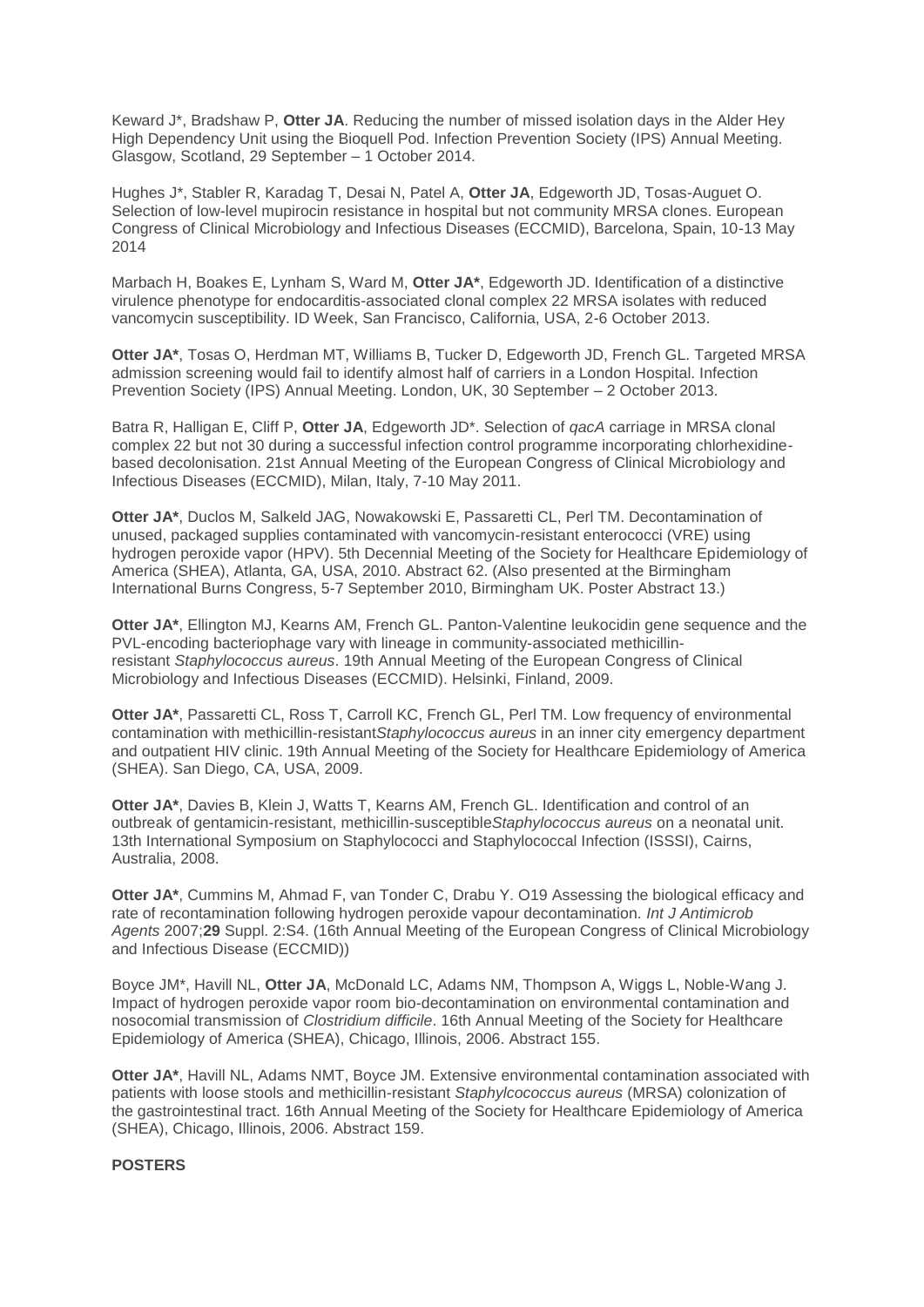Sullivan J, Dyakova E, Mookerjee S, Davies F, Galletly T, Brannigan E, Gilchrist M, Holmes AH, **Otter JA\*.** How much do we Trust epidemiological definitions of healthcare-associated *C. difficile* infection? Healthcare Infection Society (HIS), Edinburgh, Scotland, 6-8 November 2016.

Mookerjee S, Martin K, Atucha-Zambrano I, Corbin N, Galletly T, Brannigan E, Holmes AH, **Otter JA\***. Measuring and improving compliance with risk-factor based CPE admission screening. Infection Prevention Society (IPS) Annual Meeting. Harrogate, UK, 26-28 September 2016.

Galletly T, Brannigan E, Mookerjee S, Davies F, Holmes AH, **Otter JA\***. Detecting and managing CPE outbreaks: seek and you shall find. Infection Prevention Society (IPS) Annual Meeting. Harrogate, UK, 26-28 September 2016.

Alexander M, Ghazy A, Bamford K, Brannigan E, Donaldson H, Bishop H, **Otter JA\***. Reducing SSI risk from water heater/coolers units in cardiothoracic surgery. Infection Prevention Society (IPS) Annual Meeting. Harrogate, UK, 26-28 September 2016.

**Otter JA\***, Gilchrist M, Brannigan E, Davies F, Donaldson H, Bamford KB, Hill R, Doumith M, Turton J, Hopkins K, Woodford M, Holmes AH[.Emergence](https://jonotter.files.wordpress.com/2015/07/cpe-colistin-eccmid-2016.png) and clonal spread of colistin resistance during an [outbreak](https://jonotter.files.wordpress.com/2015/07/cpe-colistin-eccmid-2016.png) of CPE in London. European Congress of Clinical Microbiology and Infectious Diseases (ECCMID), Amsterdam, The Netherlands, 9-12 April 2016.

Moore LSP\*, Freeman R, Charlett A, **Otter JA**, Donaldson H, Holmes AH. [Refining](https://jonotter.files.wordpress.com/2015/07/surveillance-eccmid-poster.png) national surveillance algorithms to facilitate local outbreak detection of [carbapenem-resistant](https://jonotter.files.wordpress.com/2015/07/surveillance-eccmid-poster.png) [organisms.](https://jonotter.files.wordpress.com/2015/07/surveillance-eccmid-poster.png) European Congress of Clinical Microbiology and Infectious Diseases (ECCMID), Amsterdam, The Netherlands, 9-12 April 2016.

Shibu P, Dronavalli J, Rebec M, Goonesekera S, Mookerjee S, **Otter JA**, Donaldson H, Davies F. Evaluation of different media for [introduction](https://jonotter.files.wordpress.com/2015/07/cpe-screening-media.png) of a CPE screening program at a UK [hospital.](https://jonotter.files.wordpress.com/2015/07/cpe-screening-media.png) European Congress of Clinical Microbiology and Infectious Diseases (ECCMID), Amsterdam, The Netherlands, 9-12 April 2016.

Eades C, Davies F, Donaldson H, Ghazy A, Kadhani T, **Otter JA**, Brannigan E, Hopkins K, Hill R, Turton J, Pavlu J, Mookherjee S, Woodford N, Holmes AH. Outbreak of GES-5 [carbapenemase](https://jonotter.files.wordpress.com/2015/07/ges-5-eccmid.png)producing K*lebsiella oxytoca* in a London [haematology](https://jonotter.files.wordpress.com/2015/07/ges-5-eccmid.png) unit. European Congress of Clinical Microbiology and Infectious Diseases (ECCMID), Amsterdam, The Netherlands, 9-12 April 2016.

Moore LSP\*, Freeman R, Charlett A, **Otter JA**, Donaldson H, Holmes AH. Real-time antimicrobial resistance surveillance in critical care: identifying outbreaks of carbapenem-resistant Gram-negative bacteria from routinely collected data. International Congress on Infectious Diseases (ICID), Hyderabad, India, 2-5 March 2016.

Batten L, Holmes A, **Otter JA\***, Castro-Sanchez E. [Estimating](https://jonotter.files.wordpress.com/2015/07/150915_2-linda-batten-ips-poster.pdf) the isolation burden if overseas residents are [pre-emptively](https://jonotter.files.wordpress.com/2015/07/150915_2-linda-batten-ips-poster.pdf) isolated during CRE admission screening. Infection Prevention Society (IPS) Annual Meeting. Liverpool, UK, 28-30 September 2015.

Mookerjee S, Sullivan J, Davies F, Donaldson H, Brannigan E, Holmes A, **Otter JA\***. [Real-time](https://jonotter.files.wordpress.com/2015/07/150915-2-real-time-surveillance-of-cre-poster-ips_figure-3-amendment_v3.pdf) surveillance of [carbapenem-resistant](https://jonotter.files.wordpress.com/2015/07/150915-2-real-time-surveillance-of-cre-poster-ips_figure-3-amendment_v3.pdf) Enterobacteriaceae (CRE) using live microbiology culture data in a North-West London Hospital Trust, [2014–2015.](https://jonotter.files.wordpress.com/2015/07/150915-2-real-time-surveillance-of-cre-poster-ips_figure-3-amendment_v3.pdf) Infection Prevention Society (IPS) Annual Meeting. Liverpool, UK, 28-30 September 2015.

Alexander M, Mookerjee S, Nelson D, Holmes A, **Otter JA\***. An audit of single room [capacity](https://jonotter.files.wordpress.com/2015/07/150915_single-rooms-ips-poster.pdf) for [isolation](https://jonotter.files.wordpress.com/2015/07/150915_single-rooms-ips-poster.pdf) at a London hospital Trust. Infection Prevention Society (IPS) Annual Meeting. Liverpool, UK, 28-30 September 2015.

Galletly T, Bateman A, Brannigan E, Holmes A, **Otter JA\***. [Thematic](https://jonotter.files.wordpress.com/2015/07/150914-tracey-g-bsi-analysis-poster-ips.pdf) analysis of post 48-hour [bloodstream](https://jonotter.files.wordpress.com/2015/07/150914-tracey-g-bsi-analysis-poster-ips.pdf) infections: What did we learn? Infection Prevention Society (IPS) Annual Meeting. Liverpool, UK, 28-30 September 2015.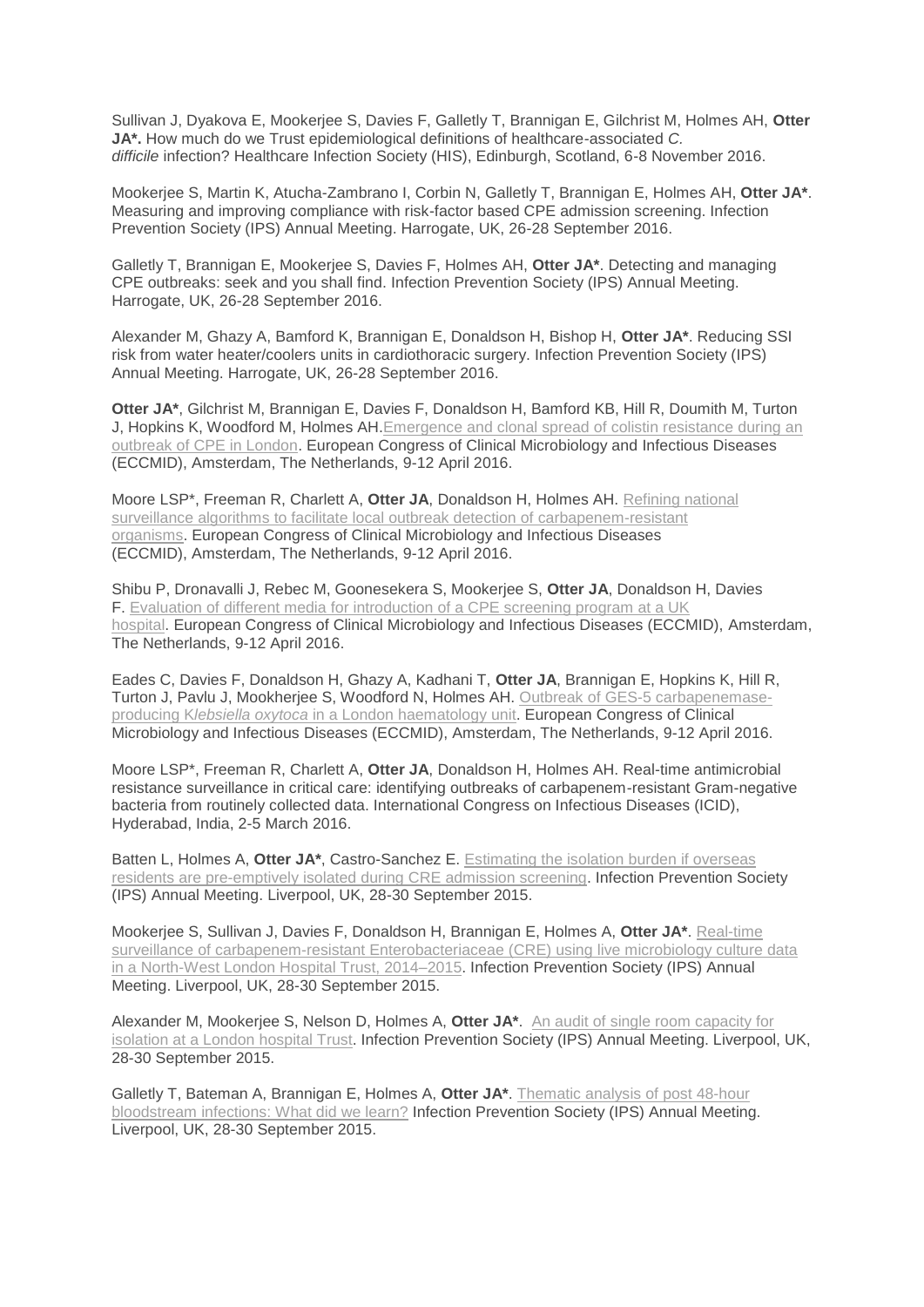Acharya A , Samarasinghe D , Singleton J, Brannigan E, Galletly T, Donaldson H, Holmes A, **Otter JA\***. Pilot evaluation of environmental hygiene using fluorescent markers and [microbiological](https://jonotter.files.wordpress.com/2015/07/150915_2-amish-environmental-ips-poster-fluorescent-markers.pdf) [cultures.](https://jonotter.files.wordpress.com/2015/07/150915_2-amish-environmental-ips-poster-fluorescent-markers.pdf) Infection Prevention Society (IPS) Annual Meeting. Liverpool, UK, 28-30 September 2015.

Gilchrist M , Galletly T, Brannigan E, Holmes A, **Otter JA\***. How much *[Clostridium](https://jonotter.files.wordpress.com/2015/07/150914-gilchrist-lapse-in-care-comments.pdf) difficile* is [preventable?](https://jonotter.files.wordpress.com/2015/07/150914-gilchrist-lapse-in-care-comments.pdf) Infection Prevention Society (IPS) Annual Meeting. Liverpool, UK, 28-30 September 2015.

Goldberg S, Dyakova E, Bisnauthsing K, Querol-Rubiera A, Patel A, Ahanonu C, Tosas Auguet O, Edgeworth J, **Otter JA\***. Poor sensitivity of perineal [compared](https://jonotter.files.wordpress.com/2015/07/150914-gstt-esbl-poster-ips.pdf) with rectal swabs for detecting ESBL [Enterobacteriaceae.](https://jonotter.files.wordpress.com/2015/07/150914-gstt-esbl-poster-ips.pdf) Infection Prevention Society (IPS) Annual Meeting. Liverpool, UK, 28-30 September 2015.

**Otter JA**, Bisnauthsing K, Querol-Rubiera A, Walker C, Ahanonu C, Patel A, Tosas Auguet Olga, Edgeworth J, Goldenberg SD\*. Universal admission screening for CRE using PCR detects 14-fold more carriers than agar-based methods at a London hospital. European Congress of Clinical Microbiology and Infectious Diseases (ECCMID), Copenhagen, Denmark, April 2015.

Biswas J, Patel A, **Otter JA**, Wade P, Newsholme W, Goldenberg SD\*. Reduction in *Clostridium difficile* environmental contamination in hospitalised patients treated with fidaxomicin. Healthcare Infection Society (HIS) Conference, Lyon, France, 16-18 November 2014.

O'Halloran P, **Otter JA\***, Adams NMT, Chewins J. Evaluating the reduction in wound bioburden using aqueous oxygen peroxide technology. Healthcare Infection Society (HIS) Conference, Lyon, France, 16-18 November 2014.

**Otter JA\*,** Mepham S, Athan B, Mack D, Smith R, Jacobs M, Hopkins S. Terminal decontamination of the Royal Free London High Level Isolation Unit (HLIU) following a case of Ebola virus disease using hydrogen peroxide vapour. Healthcare Infection Society (HIS) Conference, Lyon, France, 16-18 November 2014.

Lemmen S, Scheithauer S, Häfner H, Yezli S, Mohr M, **Otter JA\***. Evaluation of hydrogen peroxide vapour for the inactivation of nosocomial pathogens on porous and non-porous surfaces. Healthcare Infection Society (HIS) Conference, Lyon, France, 16-18 November 2014.

**Otter JA\*,** Tucker D. Does converting a ward to single rooms reduce rates of infection? A systematic review. Infection Prevention Society (IPS) Annual Meeting, Glasgow, Scotland, 29 September – 1 October 2014.

**Otter JA\*,** Donskey C, Weber D. How long do SARS and MERS coronaviruses, and influenza survive on dry surfaces. Infection Prevention Society (IPS) Annual Meeting, Glasgow, Scotland, 29 September – 1 October 2014.

Kearns AM, Vickers A, Pichon B, Ganner M, Johnson A, Charlett A, Hill R on behalf of the Community Skin Infection (CSI) Study Group. Community staphylococcal pyogenic skin infections in England: PVL, MRSA & clonal diversity. European Congress of Clinical Microbiology and Infectious Diseases (ECCMID), Barcelona, Spain, 10-13 May 2014.

Boakes E, Marbach H, Lynham S, Ward M, Edgeworth JD, **Otter JA**\*. Community-associated MRSA strains are no more virulent than healthcare-associated MRSA strains in a range of laboratory assays. European Congress of Clinical Microbiology and Infectious Diseases (ECCMID), Barcelona, Spain, 10-13 May 2014.

Hughes J\*, Goldenberg SD, Tosas O, Edgeworth JD, **Otter JA**. Recent emergence of carbapenemresistant organisms in a low prevalence UK setting in London. Federation of Infection Sciences (FIS), Birmingham, UK, 11-13 November 2013.

Havill NL, Boyce JM, **Otter JA\*.** Extended survival of carbapenem-resistant Enterobacteriaceae (CRE) on dry surfaces. ID Week, San Francisco, California, USA, 2-6 October 2013.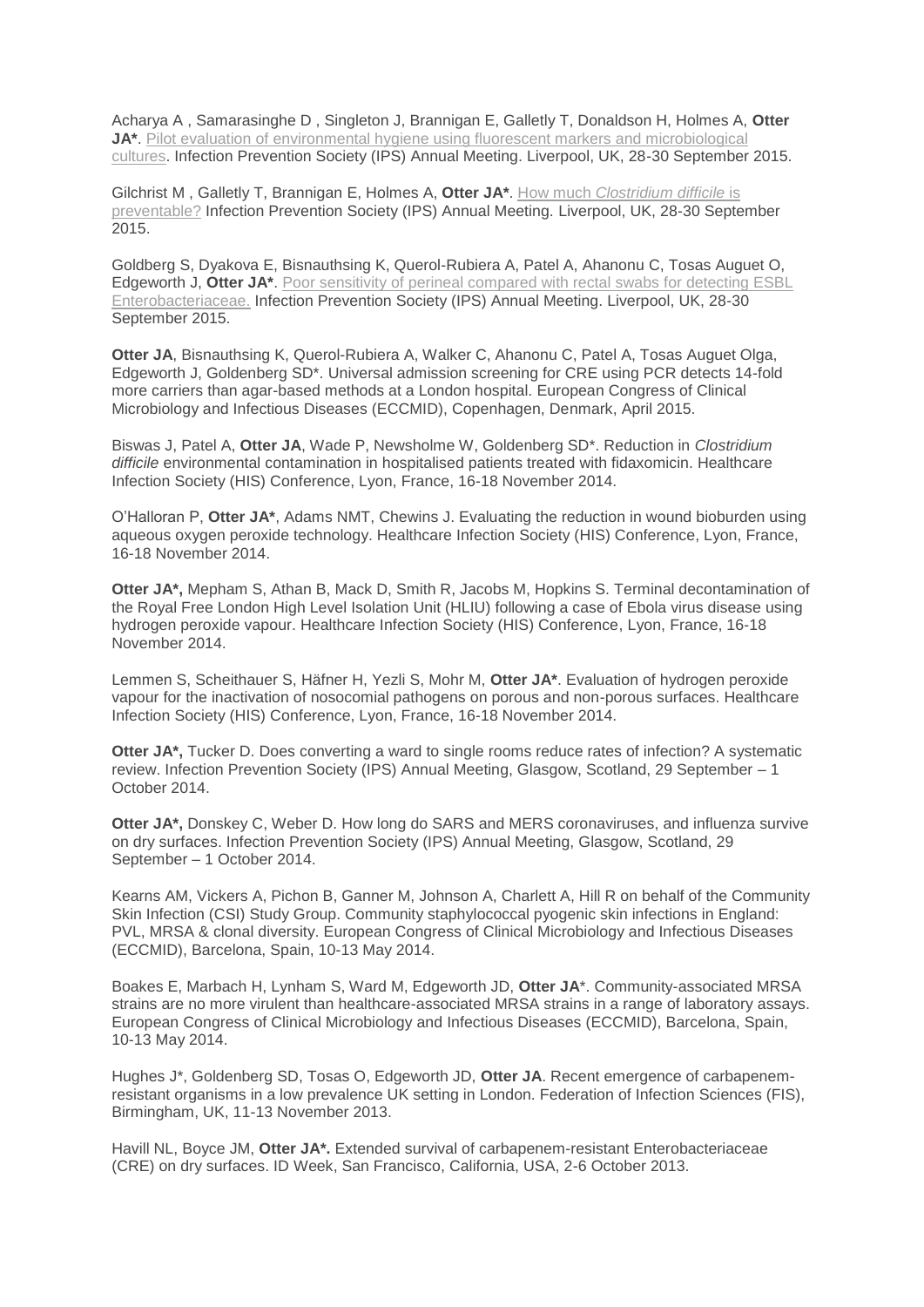Tucker D, Chappell J, Millward L, **Otter JA\***. An overview of hydrogen peroxide vapour (HPV) room disinfection at a London Hospital, 2011-2013. Infection Prevention Society (IPS) Annual Meeting. London, UK, 30 September – 1 October 2013.

Yezli S\*, Bissell D, **Otter JA**. The Infection Control Enclosure (ICE)-pod: meeting the need for more single rooms. Asia Pacific Society of Infection Control, Shanghai, China, 10-13 April 2013.

O'Halloran P\*, Winter P, Chewins J, **Otter JA**. Randomised, double-blind, placebo controlled trial of aqueous oxygen peroxide (AOP) in the treatment of venous leg ulcers in a primary care based setting. Wounds UK Annual Conference. Harrogate, UK, 2012.

Passaretti CL, **Otter JA\*,** Reich NG, Myers J, Shepard J, Ross T, Carroll KC, Lipsett P, Perl TM. An evaluation of environmental decontamination with hydrogen peroxide vapor for reducing the risk of patient acquisition of multidrug-resistant organisms. 8th International Healthcare Infection Society (HIS) Conference and Federation of Infection Societies (FIS) Annual Conference. Liverpool, UK, 19- 21 November 2012.

Virata MD, **Otter JA\***, Havill NL, Monecke S, Sakoulas G. DNA microarray-based genotyping of methicillin-resistant *Staphylococcus aureus* isolates in patients with bacteremia and evidence of antimicrobial resistance from 1998-2008. ID Week, San Diego, USA, 17-21 October 2012. Poster 392.

**Otter JA\*,** Nowakowski E, Salkeld JAG, Duclos M, Yezli S, Passaretti CL, Ross T, Carroll KC, Perl TM. Decontamination of unused medical supply packaging using hydrogen peroxide vapour. Infection Prevention Society (IPS) Annual Meeting. Liverpool, UK, 1-3 October 2012. Abstract 81.

Virata MD\*, **Otter JA**, Havill NL, Sakoulas G. Comparing *Staphylococcus aureus* staphyloxanthin pigment production among bloodstream isolates with vancomycin MICs and clone type from a community hospital. American Society for Microbiology (ASM), San Francisco, California, USA. June 2012.

Boakes E, Marbach H, Lynham S, Ward M, Edgeworth JD, **Otter JA\***. Production of phenol soluble modulins by community- and hospital-associated MRSA strains correlates with in vivo virulence in a *Galleria mellonella* (caterpillar) model. European Congress of Clinical Microbiology and Infectious Diseases (ECCMID), London, UK. 31 March – 3 April 2012.

**Otter JA\*,** Havill NL, Virata MD. Vancomycin MIC and clone type are independent predictors of persistent MRSA bacteraemia at a USA hospital. European Congress of Clinical Microbiology and Infectious Diseases (ECCMID), London, UK. 31 March – 3 April 2012.

**Otter JA\***, Goyal S, Chander Y, Yezli S. Hydrogen peroxide vapour (HPV) inactivation of feline calicivirus, a surrogate for norovirus: an update. Infection Prevention Society (IPS) Annual Meeting. Bournemouth, 19-21 September 2011. Abstract 57.

**Otter JA\***, Murdoch L, Stone J. Successful reduction in the burden of *C. difficile* at a large NHS Trust through a bundle of interventions. Infection Prevention Society (IPS) Annual Meeting. Bournemouth, 19-21 September 2011. Abstract 57.

Miller C\*, Tosas O, Batra R, **Otter JA**, French GL, Edgeworth JD. An interaction between clone type and vancomycin MIC influence risk of endocarditis associated with MRSA bloodstream infection. European Congress of Clinical Microbiology and Infectious Diseases (ECCMID), Milan, Italy, 7-10 May 2011.

**Otter JA\***, Edgeworth J, Miller C, French GL. The changing molecular epidemiology of methicillinresistant *Staphylococcus aureus* bacteraemia at a London teaching hospital, 1999-2009. European Congress of Clinical Microbiology and Infectious Diseases (ECCMID), Milan, Italy, 7-10 May 2011.

Barbut F. Pham J, Yezli S, Mimoun M, **Otter JA\***. Reducing the spread of *Acinetobacter baumannii* and methicillin-resistant *Staphylococcus aureus* on a burns unit through the intervention of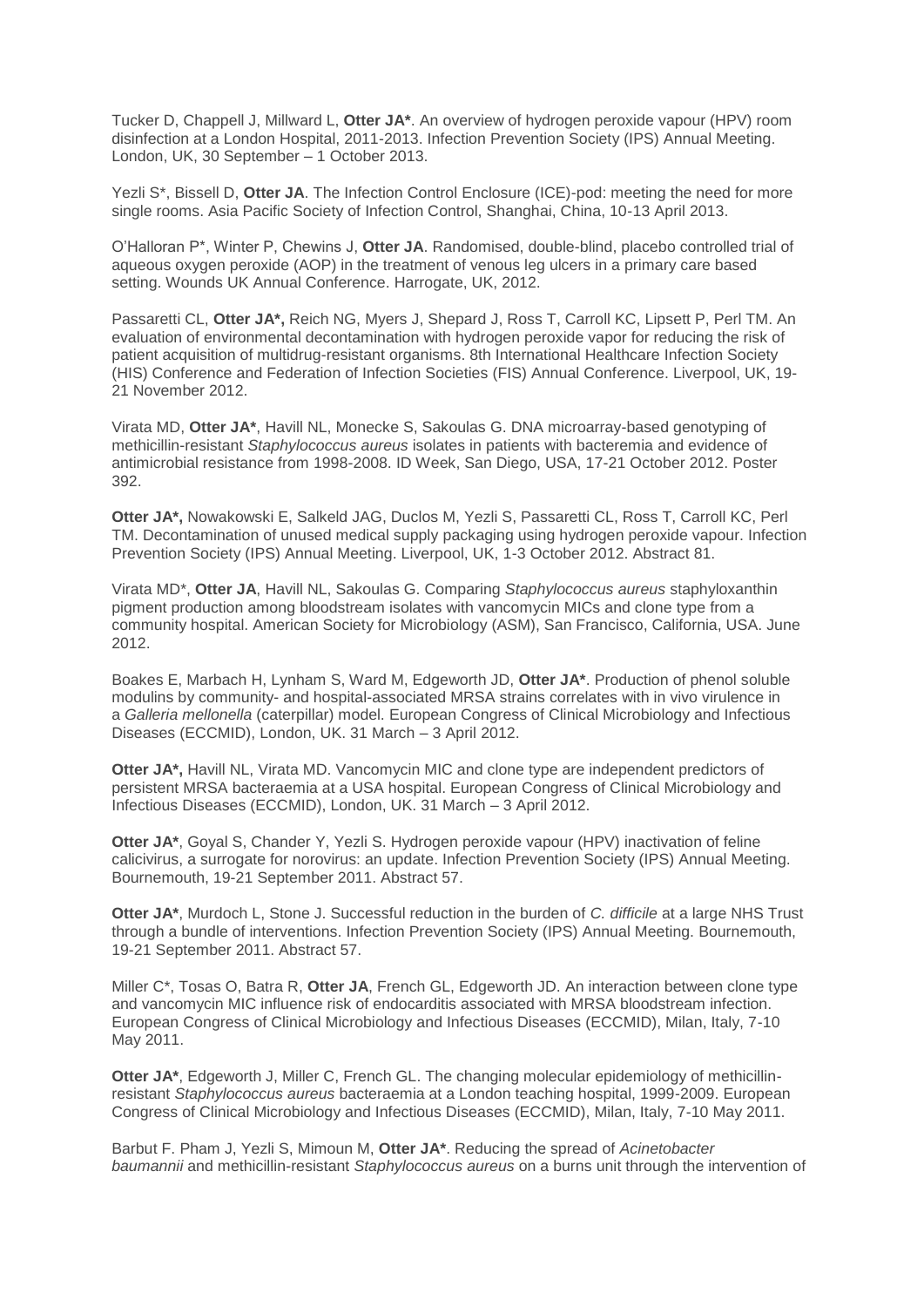an infection control bundle including hydrogen peroxide vapour decontamination. European Congress of Clinical Microbiology and Infectious Diseases (ECCMID), Milan, Italy, 7-10 May 2011.

Barbut F, Yezli S, **Otter JA\*.** The *in vitro* activity of hydrogen peroxide vapour against epidemic strains of *Clostridium difficile* spores. European Congress of Clinical Microbiology and Infectious Diseases (ECCMID), Milan, Italy, 7-10 May 2011.

Goyal SM, Chander Y, Yezli S, **Otter JA\***. Hydrogen peroxide vapor (HPV) inactivation of feline calicivirus, a surrogate for norovirus. *J Hosp Infect*2010:76 (Suppl. 1);S22-S23. (Hospital Infection Society (HIS), 10-13 October 2010, P08.02, Liverpool, UK).

**Otter JA\*,** Barnicoat M, Down J, Smyth D, Yezli S, Jeanes A. Hydrogen peroxide vapor (HPV) decontamination of an intensive care unit room used to treat a patient with Lassa fever. *J Hosp Infect* 2010:76 (Suppl. 1);S23. (Hospital Infection Society (HIS), 10-13 October 2010, P08.04, Liverpool, UK).

**Otter JA**, Yezli S, Bissell D\*. Hydrogen peroxide vapour (HPV) decontamination: a novel technology for the control of hospital acquired infections. Australian Infection Control Association Conference, 4-6 October 2010, Perth, Australia.

Adams NMT\*, Yezli S, **Otter JA**. Hydrogen peroxide vapour decontamination: a versatile method to tackle biological warfare agents and pathogens associated with hospital-acquired infections. International Symposium on Protection Against Chemical and Biological Warefare Agents, 8-11 June 2010, Stockholm, Sweden.

Yezli S, Millward L, Salkeld JAG, Parks MJ, **Otter JA\***. Routine use of hydrogen peroxide vapour decontamination in the NHS. Infection Prevention Society (IPS) Annual Meeting. Harrogate, 2009. Abstract 15.

**Otter JA\***, French GL. Validation of antimicrobial resistance based phenotypic markers for the presumptive identification of community-associated MRSA at a London Teaching Hospital. Interscience Conference on Antimicrobial Agents and Chemotherapy (ICAAC). San Francisco, CA, USA, 2009. [Poster\*] (14th International Symposium on Staphylococci and Staphylococcal Infection (ISSSI), Bath, UK, September 2010.)

Passaretti CL\*, **Otter JA**, Lipsett P, Shangraw A, Myers J, Ross T, Carroll K, Perl TM. Adherence to Hydrogen Peroxide Vapor (HPV) decontamination reduces VRE acquisition in high-risk units. Interscience Conference on Antimicrobial Agents and Chemotherapy (ICAAC) and the Infectious Diseases Society of America (IDSA). Washington DC, USA, 2008. Abstract K4124b.

Passaretti CL\*, Lipsett P, **Otter JA**, Speck K, Lee A, Ryan D, Salkeld JAG, Adams NMT, Ristaino P, Maragakis L, Ross T, Carroll K, Perl TM. Does hydrogen peroxide vapor (HPV) enhance decontamination for multidrug-resistant organisms (MDROs) in intensive care units (ICUs)? Society for Healthcare Epidemiology of America (SHEA), Orlando, Florida, 2008. Abstract 177.

Puchowicz M, Ryan D, **Otter JA\***, Salkeld JAG, Cooper TA, Havill NL, Tuozzo K, Boyce JM. Feasibility of ongoing use of hydrogen peroxide vapor (HPV) technology to decontaminate rooms vacated by patients with multidrug-resistant organisms. Society for Healthcare Epidemiology of America (SHEA), Orlando, Florida, 2008.

Dryden M, Parnaby R, Dailly S, Lewis T, Davis-Blues K, **Otter JA\***, Kearns AM. Environmental decontamination with hydrogen peroxide vapor (HPV) in the control of an MRSA outbreak. Interscience Conference on Antimicrobial Agents and Chemotherapy (ICAAC). September 2007, Chicago.

**Otter JA\***, Klein J, Watts T, Kearns AM, French GL. P1324. Control of an outbreak of an unusual ciprofioxacin-susceptible variant of methicillin-resistant *Staphylococcus aureus* EMRSA-15 on a neonatal unit. *Int J Antimicrob Agents* 2007;**29** Suppl. 2:S366. (European Congress of Clinical Microbiology and Infectious Disease (ECCMID)).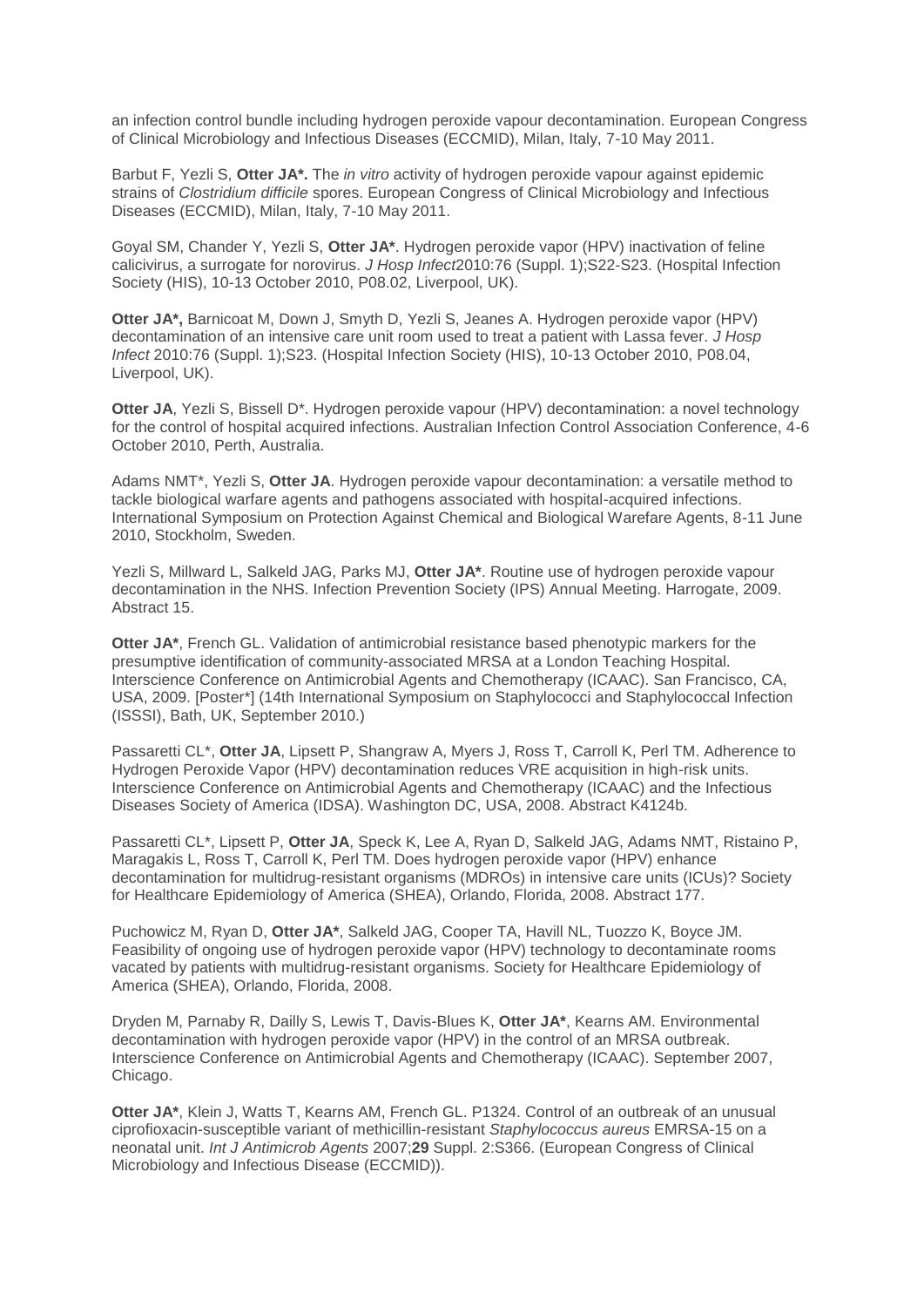**Otter JA\***, French GL. P1587 The molecular epidemiology of community-associated methicillinresistant *Staphylococcus aureus* at a London teaching hospital. *Int J Antimicrob Agents* 2007;**29** Suppl. 2:S445-446. (European Congress of Clinical Microbiology and Infectious Disease (ECCMID)).

Schouten M, **Otter JA\***, van Zanten A, Houmes-Zielman G, Nohlmans-Paulssen M. P1692 Environmental decontamination of an intensive care unit to control outbreaks of multidrug-resistant Gram-negative rods using hydrogen peroxide vapour. *Int J Antimicrob Agents* 2007;**29** Suppl. 2:S479. (European Congress of Clinical Microbiology and Infectious Disease (ECCMID)).

Hall L\*, **Otter JA**, Chewins J, Wengenack NL. Use of hydrogen peroxide vapour for deactivation of *Mycobacterium tuberculosis* in a biological safety cabinet and a room. American Society for Microbiology (ASM), Orlando, Florida, 2006.

Hall L\*, **Otter JA**, Chewins J, Wengenack NL. Deactivation of dimorphic fungi using HPV. International Society of Human and Animal Mycology (ISHAM), Paris, France, 2006.

French GL, Shannon KP, **Otter JA\*.** Survival of nosocomial bacteria dried in air and killing by hydrogen peroxide vapour (HPV). Interscience Conference on Antimicrobial Agents and Chemotherapy (ICAAC), Washington DC,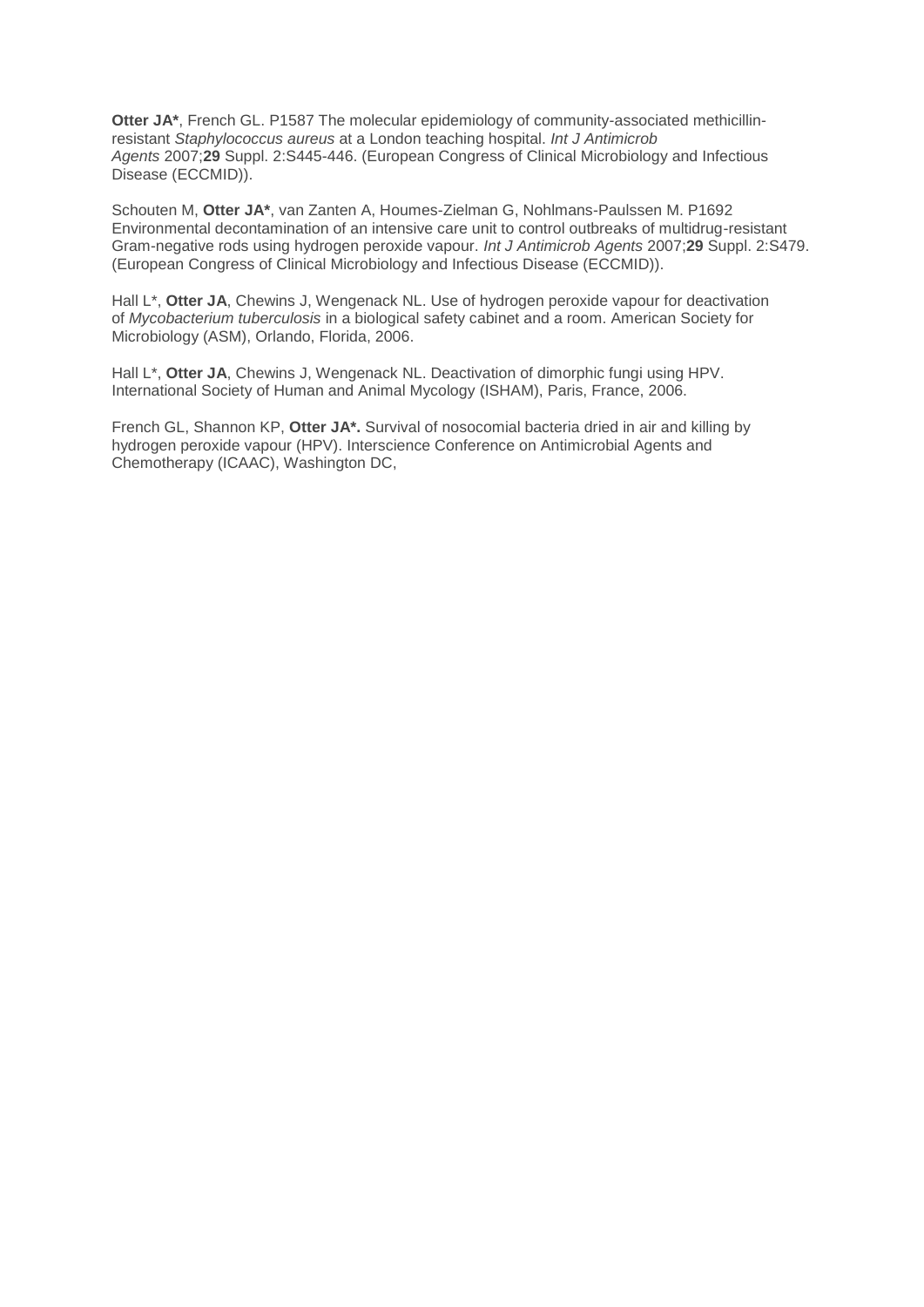#### **INVITED LECTURES**

Healthcare Infection Society / Federation of Infection Sciences (HIS/FIS) 2016. ['Gastrointestinal](http://www.his.org.uk/events/his2016/speakers/#.VqtPv9Ltmko) infections and the hospital [environment'.](http://www.his.org.uk/events/his2016/speakers/#.VqtPv9Ltmko) Edinburgh, Scotland, November 2016.

Patient First, Infection Prevention and Control. 'The growing [dangers](http://www.patientfirstuk.com/patient-first-programme) around CPE'. London, UK, November 2016.

Infection control and innovation (Center for Innovative Medical Technology, Denmark). ['Disinfection](http://cimt.dk/en/conference2016-infectioncontrol/) of rooms and surfaces – what are the global trends and latest scientific [discoveries](http://cimt.dk/en/conference2016-infectioncontrol/) when it comes to technology and [materials?'](http://cimt.dk/en/conference2016-infectioncontrol/) Odense, Denmark, October 2016.

Infection Prevention Society (IPS) 2016. 'A topical reflection on infection [prevention](http://www.ips.uk.net/education-events/annual-conference/programme/programme-temp/) – chosen by you!' Harrogate, UK, September 2016.

Infection Prevention Society (IPS) 2016. 'Meet the [expert:](http://www.ips.uk.net/education-events/annual-conference/programme/programme-temp/) Using the PHE Toolkit to build a CPE [Policy.'](http://www.ips.uk.net/education-events/annual-conference/programme/programme-temp/) Harrogate, UK, September 2016.

Healthcare Infection Society (HIS) Spring Meeting 2016. Debate with Peter Hoffman. 'The [healthcare](https://jonotter.files.wordpress.com/2015/07/160503-his-spring-otter-auto-room-decon_website-version1.pptx) [environment:](https://jonotter.files.wordpress.com/2015/07/160503-his-spring-otter-auto-room-decon_website-version1.pptx) automated disinfection provides more effective infection prevention than manual [disinfection.'](https://jonotter.files.wordpress.com/2015/07/160503-his-spring-otter-auto-room-decon_website-version1.pptx) Birmingham, UK, May 2016.

European Congress of Clinical Microbiology and Infectious Diseases (ECCMID) 2016. ['Selling](https://jonotter.files.wordpress.com/2015/07/160408-eccmid-social-media_jon-otter_blog.pptx) your work to [colleagues](https://jonotter.files.wordpress.com/2015/07/160408-eccmid-social-media_jon-otter_blog.pptx) and society: how to use social media'. Amsterdam, The Netherlands, April 2016.

International Federation of Infection Control (IFIC) 2016. ['CRE/CPE/CRO](https://jonotter.files.wordpress.com/2015/07/160314-ific-jon-otter-demystistying-micro-cpe-etc_website-version1.pptx) – demystifying the microbiology and [opportunities](https://jonotter.files.wordpress.com/2015/07/160314-ific-jon-otter-demystistying-micro-cpe-etc_website-version1.pptx) for genome sequencing'. Vienna, Austria, March 2016.

International Federation of Infection Control (IFIC) 2016. 'My favourite papers [on…environmental](https://jonotter.files.wordpress.com/2015/07/160315-ific-jon-otter-env-decon-fav-papers_website-version1.pptx) [decontamination'.](https://jonotter.files.wordpress.com/2015/07/160315-ific-jon-otter-env-decon-fav-papers_website-version1.pptx) Vienna, Austria, March 2016.

Infection Prevention Society (IPS) 2015. 'How to assess [scientific](https://jonotter.files.wordpress.com/2015/07/150927-how-to-assess-posters-practical-guide.pptx) posters: a practical [guide'.](https://jonotter.files.wordpress.com/2015/07/150927-how-to-assess-posters-practical-guide.pptx) Liverpool, UK, September 2015.

Healthcare Infection Society (HIS) Middle East Infection Prevention Summit 2015. ['European](http://reflectionsipc.com/2015/06/04/european-approaches-to-mdr-gnr-prevention-and-control/) approaches to prevention and control of MDR [Gram-negatives'.](http://reflectionsipc.com/2015/06/04/european-approaches-to-mdr-gnr-prevention-and-control/) Dubai, June 2015.

20th Infection and Sepsis Symposium 2015. 'The English MRSA [Miracle'.](http://reflectionsipc.com/2015/03/03/the-english-mrsa-miracle/) Portugal, March 2015.

20th Infection and Sepsis Symposium 2015. ['Containing](https://jonotter.files.wordpress.com/2015/07/150227-portugal-containing-cre-spread.ppt) CRE spread'. Portugal, March 2015.

Healthcare Environment & Infrastructure (HEI) London 2014. 'Ebola: coming to a [hospital](https://jonotter.files.wordpress.com/2015/07/141202-ebola-coming-to-a-hospital-near-you-hei-london.pptx) near you? Infection, prevention, control and preparedness [considerations.](https://jonotter.files.wordpress.com/2015/07/141202-ebola-coming-to-a-hospital-near-you-hei-london.pptx)' London, UK, November 2014.

Healthcare Infection Society (HIS) 2014. 'What's trending in the infection [prevention](http://www.micro-blog.info/2014/11/whats-trending-in-the-infection-prevention-and-control-literaturehis-2012-his-2014/) and control [literature?'](http://www.micro-blog.info/2014/11/whats-trending-in-the-infection-prevention-and-control-literaturehis-2012-his-2014/) Lyon, France, November 2014.

Healthcare Estates 2014. 'What do [emerging](https://jonotter.files.wordpress.com/2015/07/141006-healthcare-estate-emerging-pathogens_jon-otter.pptx) microbial threats mean to hospital cleaning and disinfection: from MRSA to MERS to [multidrug-resistant](https://jonotter.files.wordpress.com/2015/07/141006-healthcare-estate-emerging-pathogens_jon-otter.pptx) Gram-negative bacteria'. Manchester, UK, October 2014.

Infection Prevention Society (IPS) 2014. Pro-Con Debate with Dr Ian Gould: ['Universal](https://jonotter.net/invited-lectures/%20the%20case%20for%20a%20targeted%20strategy) vs. targeted [interventions](https://jonotter.net/invited-lectures/%20the%20case%20for%20a%20targeted%20strategy) in infection prevention and control: the case for a targeted strategy'. Glasgow, Scotland, September 2014.

Infection Prevention Society (IPS) 2014. 'How to assess [scientific](http://www.micro-blog.info/2014/09/how-to-assess-scientific-posters-a-practical-guide/) posters: a practical guide'. Glasgow, Scotland, September 2014.